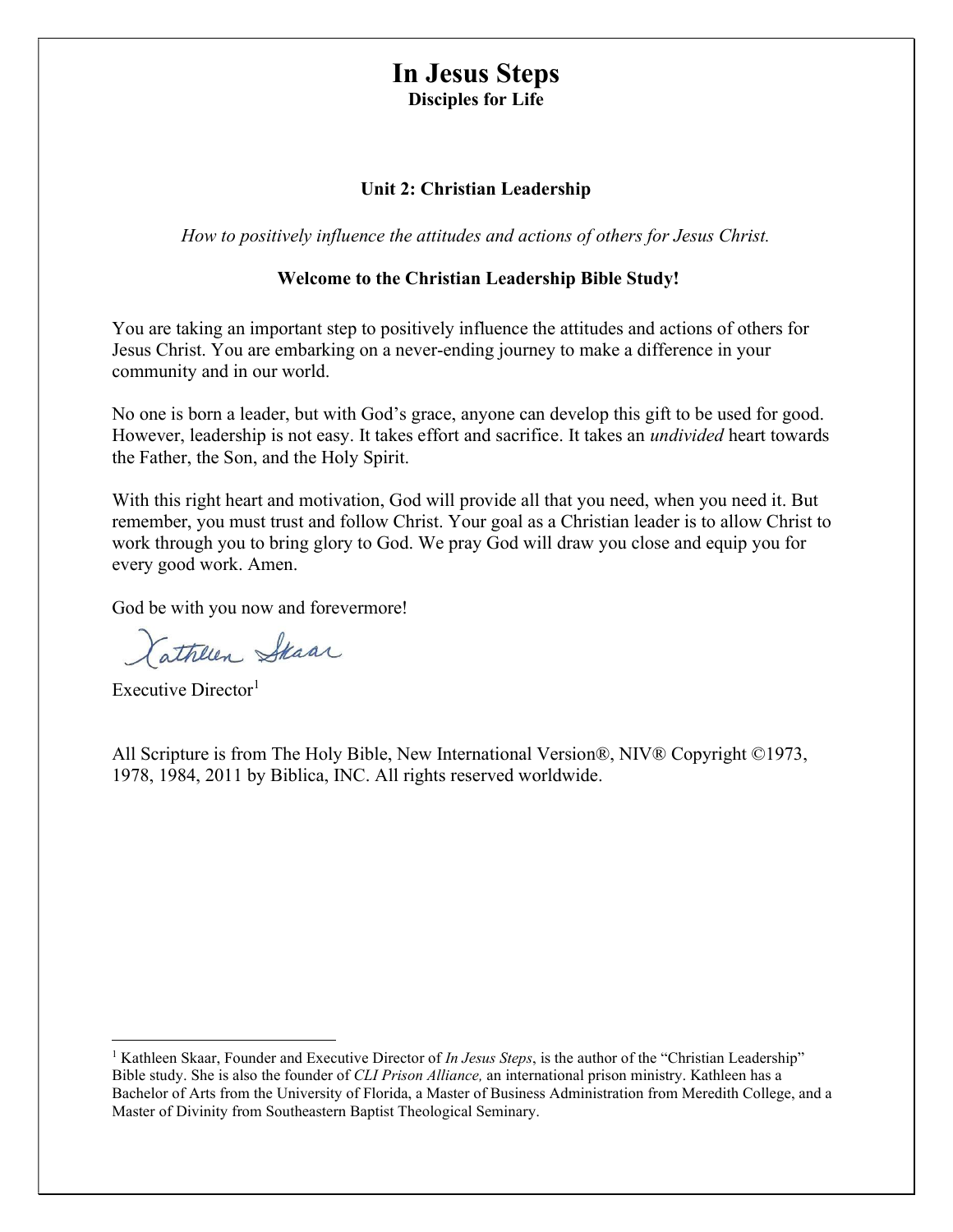# Lesson One A Leadership Model

# Day One Leadership Defined

Words are interesting concepts. Some words are concrete or physical. For example, if I were to say "banana" and you understood English, you would imagine a yellow, thick-skinned fruit. Other words that denote abstract (not concrete or physical) ideas are harder to understand. Think how difficult it is to define happiness, love, and other kinds of emotions or feelings.

Sometimes we have heard words so many times that we think we understand what they mean, but in fact we do not. Then again, we may have been taught incorrectly. Therefore, as Christians it is beneficial to study the real or varied meanings of the words that define our faith. The simple act of clarifying a word's definition can have a dramatic effect on understanding our walk with the Lord.

Words can also mean different things to different people. Even the name Christian may have different meanings for different people. For example, a Christian may be defined by some people as one who goes to church on Sunday or one who reads the Bible. In this way, Christians may be labeled for what they do rather than for the One they serve.

Believers in Christ were first called Christians in Antioch (Acts 11:26). The Greek word  $Christianos$  ( $Xp$ ιστιανούς) translated "Christian" in English means Christ-follower. Initially, the name Christian may have been given by outsiders for negative or insulting intent.

Definitions: "A Christian is an adherent of Christ; one committed to Christ; a follower of Christ."<sup>2</sup> An *adherent* is someone who supports a particular party, person, or set of ideas.

When we live up to the real definition of Christian, others will know we are a followers of Jesus. We will seek God's will and glory. Our behavior, works, and attitudes will always point to the One we are serving rather than to ourselves. Gradually, we will become more interested in serving others rather than ourselves.

Sometimes people call themselves Christians but are excessively (extremely) involved in things for their own benefit or welfare. They are self-absorbed and engrossed in their own happiness, wealth, or activities. Their primary focus is on themselves. Self-absorption is being overly involved with yourself.

<sup>&</sup>lt;sup>2</sup> Trent C. Butler, editor, *Holman Bible Dictionary*, (Nashville: Holman Bible Publishers, 1991), 252.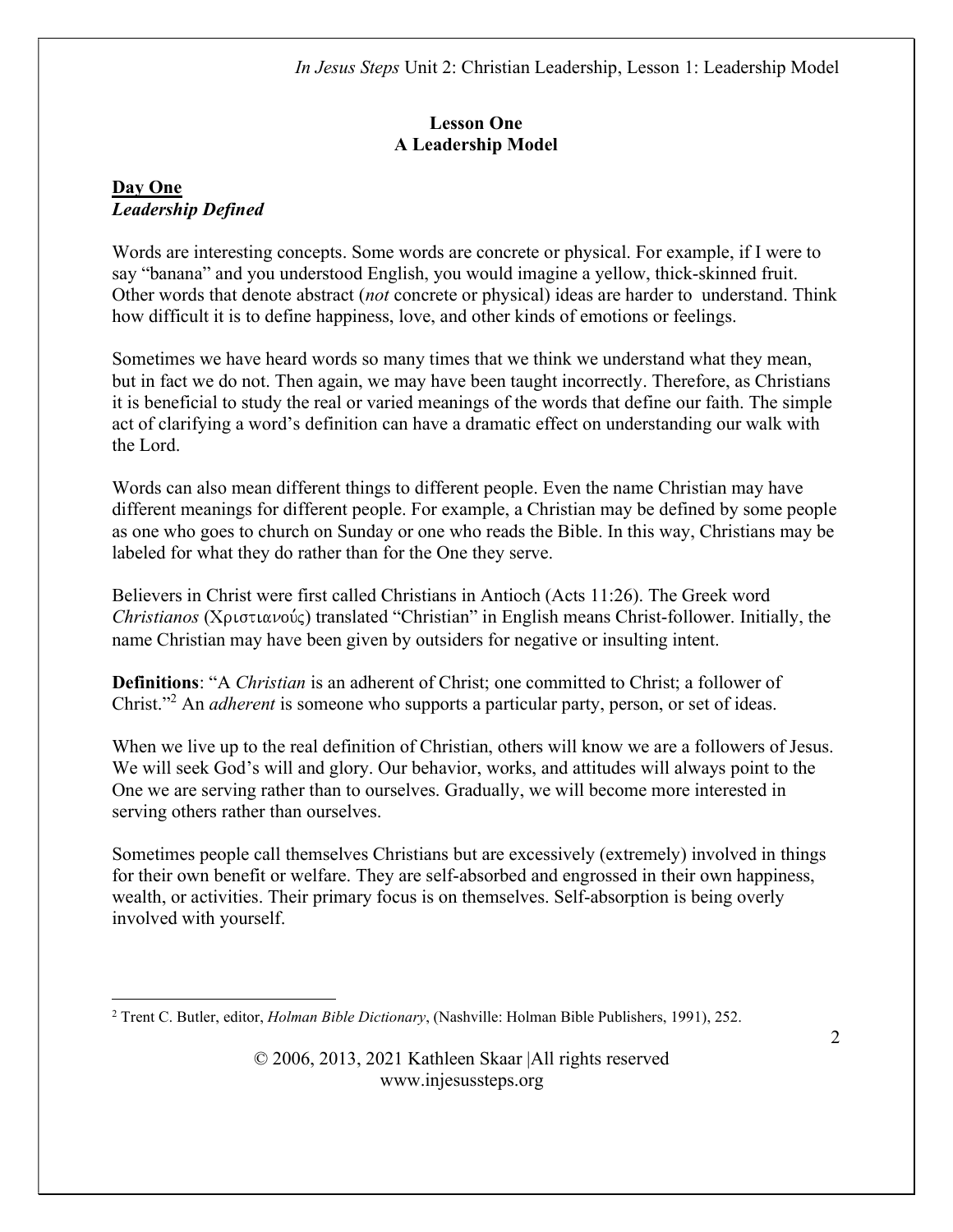1. Read Philippians 2:5–8. How is being overly concerned with ourselves (self-absorption) contrary (different; opposed) to being a follower of Christ (Christian)?

In your relationships with one another, have the same mindset as Christ Jesus:  $\delta$ Who, being in very nature God, did not consider equality with God something to be used to his own advantage;  $^{7}$ rather, he made himself nothing by taking the very nature of a servant, being made in human likeness.  ${}^{8}$ And being found in appearance as a man, he humbled himself by becoming obedient to death—even death on a cross! Philippians 2:5–8

Jesus was concerned with following God, His Father. Even though Jesus was God, and equal to God, He took on the nature of a human servant. Jesus was not concerned with power, riches, or happiness but only in obeying Father God. In obedience, Jesus became our sacrificial Lamb, taking the sins of the world into His body. Jesus lived a life of self-sacrifice, not self-absorption.

2. Have you been overly concerned with yourself (self-absorbed)? Yes No Maybe (Underline One)

Rachel Saint (1914–1994) was born in Pennsylvania and grew up in a large, devout Christian family. She had seven brothers and no sisters. Rachel was used to hard work and having little material possessions, including food. The family relied on God and many times their prayers centered on His provision of food and other basic needs.<sup>3</sup>

When Rachel was a teenager she was introduced to an elderly couple, Mr. and Mrs. Parmalee, who had no children of their own. The wife and Rachel got along so well that Mrs. Parmalee invited her on a trip to Great Britain for her 18th birthday. The Parmelees' net worth was about eighteen million in today's dollars, so they traveled in grand style. Rachel had a fabulous time, although she was concerned about the extravagant amount of money being spent.

On the ship back to the United States, Mrs. Parmalee asked Rachel to be her companion, like a daughter, and she would make Rachel her heir. In other words, Rachel would inherit a vast fortune. They agreed that Rachel would give her answer at the end of the voyage.

It was a hard decision at first, and Rachel could not sleep. Finally, she "admitted to herself that the life of luxury was not for her. Deep in her heart she knew that God had a plan for her life, and it did not include sipping endless cups of tea and chatting idly. No, somehow Rachel knew God was asking her to trust that He would lead her into some great adventure, not an adventure that would make her rich but a great adventure nonetheless."<sup>4</sup>

<sup>&</sup>lt;sup>3</sup> Janet and Geoff Benge, Rachel Saint: A Star in the Jungle, in the series Christian Heroes: Then & Now (Seattle: YWAM Publishing, 2005), 18–29.

<sup>4</sup> Ibid., 29.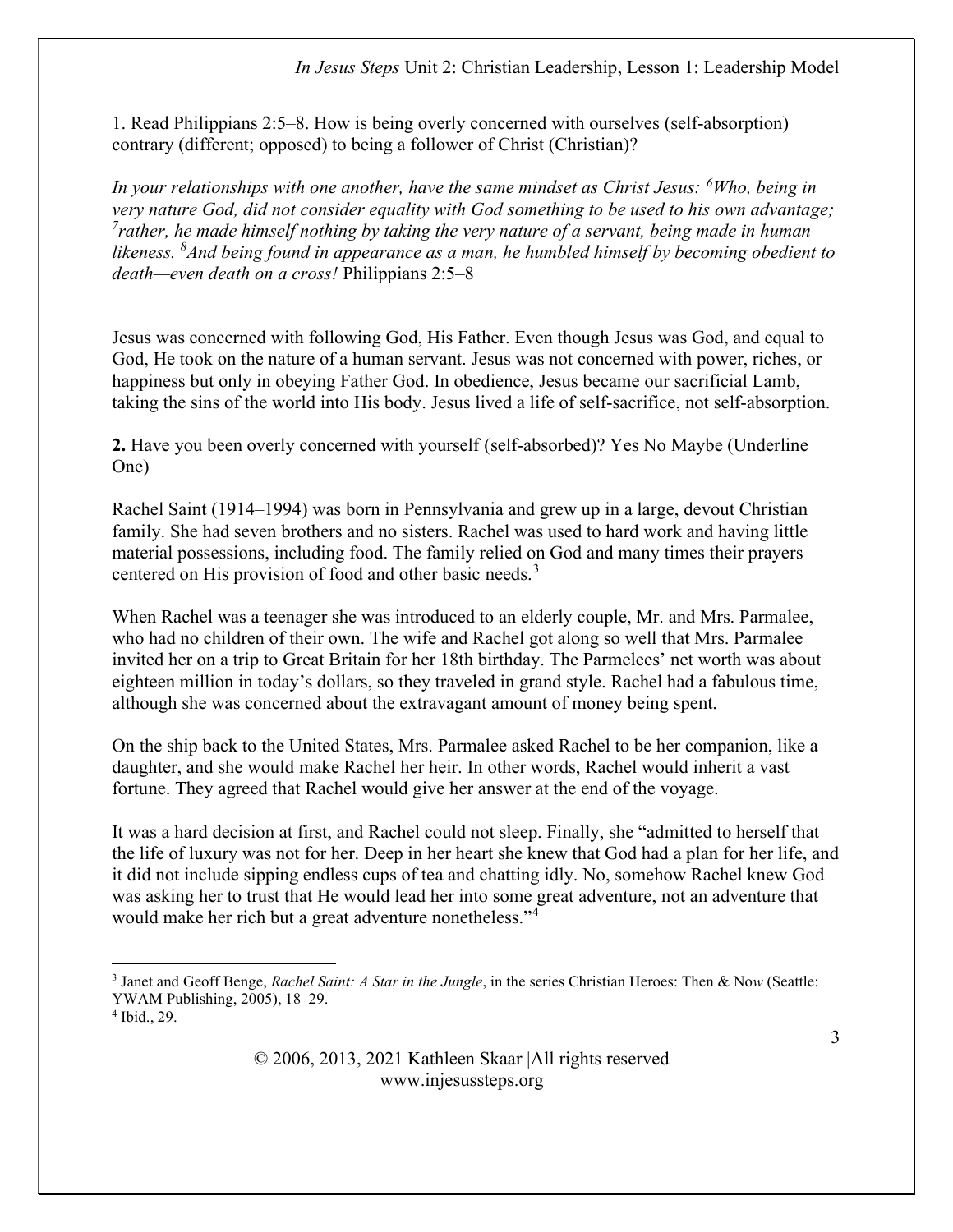3. How was Rachel Saint God-centered and not self-centered?

4. Read 2 Corinthians 10:4–5. What can you do to become more God-centered?

The weapons we fight with are not the weapons of the world. On the contrary, they have divine power to demolish strongholds. <sup>5</sup>We demolish arguments and every pretension that sets itself up against the knowledge of God, and we take captive every thought to make it obedient to Christ. 2 Corinthians 10:4–5

**Definition:** A *stronghold* is a place that is strongly defended to protect it against attack.

In 2 Corinthians 10:4, a stronghold is anything that sets itself up against God, including pride, self-centeredness, selfishness, and self-confidence. Our battle against such things does not end when we become Christians. Instead, we are more engaged in the battle. We strive to think *less* about ourselves and more about God and the needs of others.

Sound difficult? It certainly is. Satan and his demons are experts at tempting us into selfdefeating thoughts and actions. The good news is that our victor, Jesus, helps us. Guidelines for victory are in 2 Corinthians 10:4–5. The Bible assures us that we have God's power to demolish our egotism (self-importance) and pride. In Christ, we can triumph over our fleshly selfcenteredness and become God-centered. We need to pray, obey God's Word, and trust Him.

5. Read 1 Peter 4:16, 19. Why do you think Peter says that if you suffer as a Christian, praise God?

However, if you suffer as a Christian, do not be ashamed, but praise God that you bear that name. 1 Peter 4:16

So then, those who suffer according to God's will should commit themselves to their faithful Creator and continue to do good. 1 Peter 4:19

Suffering as a Christian means we are suffering because we are following Jesus. Even though we are walking as Jesus did and helping others, we may go through painful trials and persecutions (mistreatment). We praise God because our identity is in Christ, and we have been found worthy to uphold His holy name by suffering in obedience to His plan and purposes.

God's plan is to make Christ known (Ephesians 3:8–11). He gave His Son as a gift to the world so that none should perish but have eternal life (John 3:16). To fulfill God's plan for us, we must lead others to the knowledge of Christ, the ultimate Leader.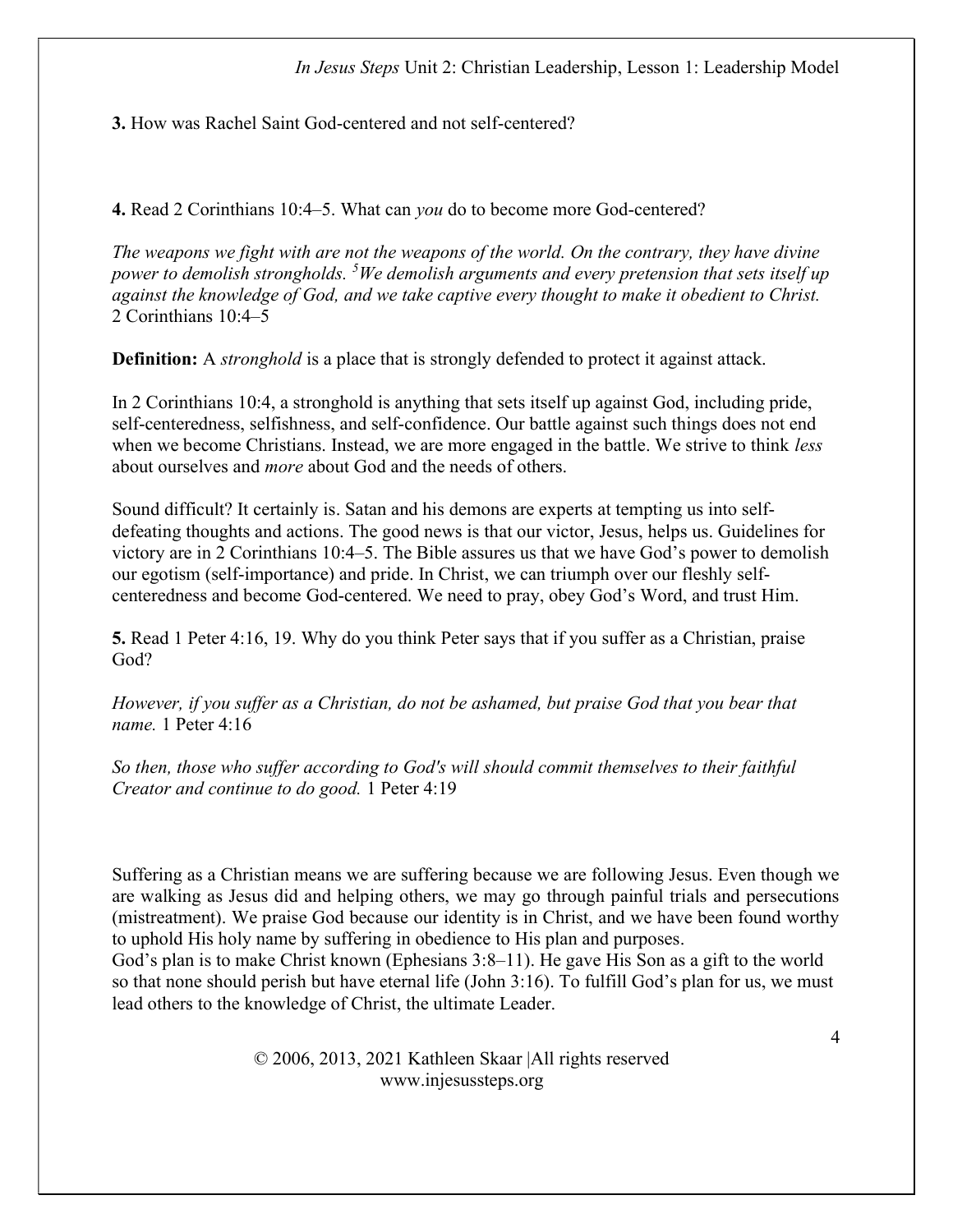**Definition:** Lead is a verb (action word) with a variety of meanings from various online dictionaries: 1. to show the way by going in advance; 2. to guide or direct; 3. to serve as a route or a channel; 4. to guide the behavior or opinion of; 5. to direct the performance or activities of; to inspire the conduct of; 6. to be at the head of; 7. to be foremost in or among.

In a real sense, all the meanings of the word lead apply to Jesus, the preeminent (most excellent) Leader. 1. He showed the way by going in advance; He was born of a woman and lived on earth. He is the firstborn among many brothers (Romans 8:29). 2. He guides and directs Christians in the right course (John 10:14). 3. He is the path of life. He is the way, or channel, to God (John 14:6). 4. He guides us in all truth that affects our behavior and opinions (John 1:17). 5. He directs our works and activities (John 10:16). He inspires us to be pure and holy (1 Peter 2:5). 6. He is the head and at the head of everything (Colossians 1:15–18). 7. He is foremost in and among all men, women, and all angels (Philippians 2:10–11; Revelation 3:14).

As Christians, we have the great privilege of following the Son of God, the utmost (greatest) Leader of all time. In leading others, we receive our instructions from Christ. As we obey Him, we will lead by positively influencing the attitudes and actions of others for Jesus Christ.

6. Review the seven ways Jesus leads from the above paragraphs. Write the one that is most meaningful to you and why.

Accountability: Be prepared to share your answer to # 6 with your discipleship team.

Action Step: Pray the following leadership prayer in sincerity:

Lord Jesus, You are an excellent Leader. Everything You do is good. Your ways are far superior to my ways and I long to follow You completely. I pray that You lead me in every area of my life. Make me a leader totally identified with You, my Lord. May I lead with a pure heart, giving all the glory to our triune God. Amen.

7. I have prayed the leadership prayer. Yes No (Underline One)

—End Day One—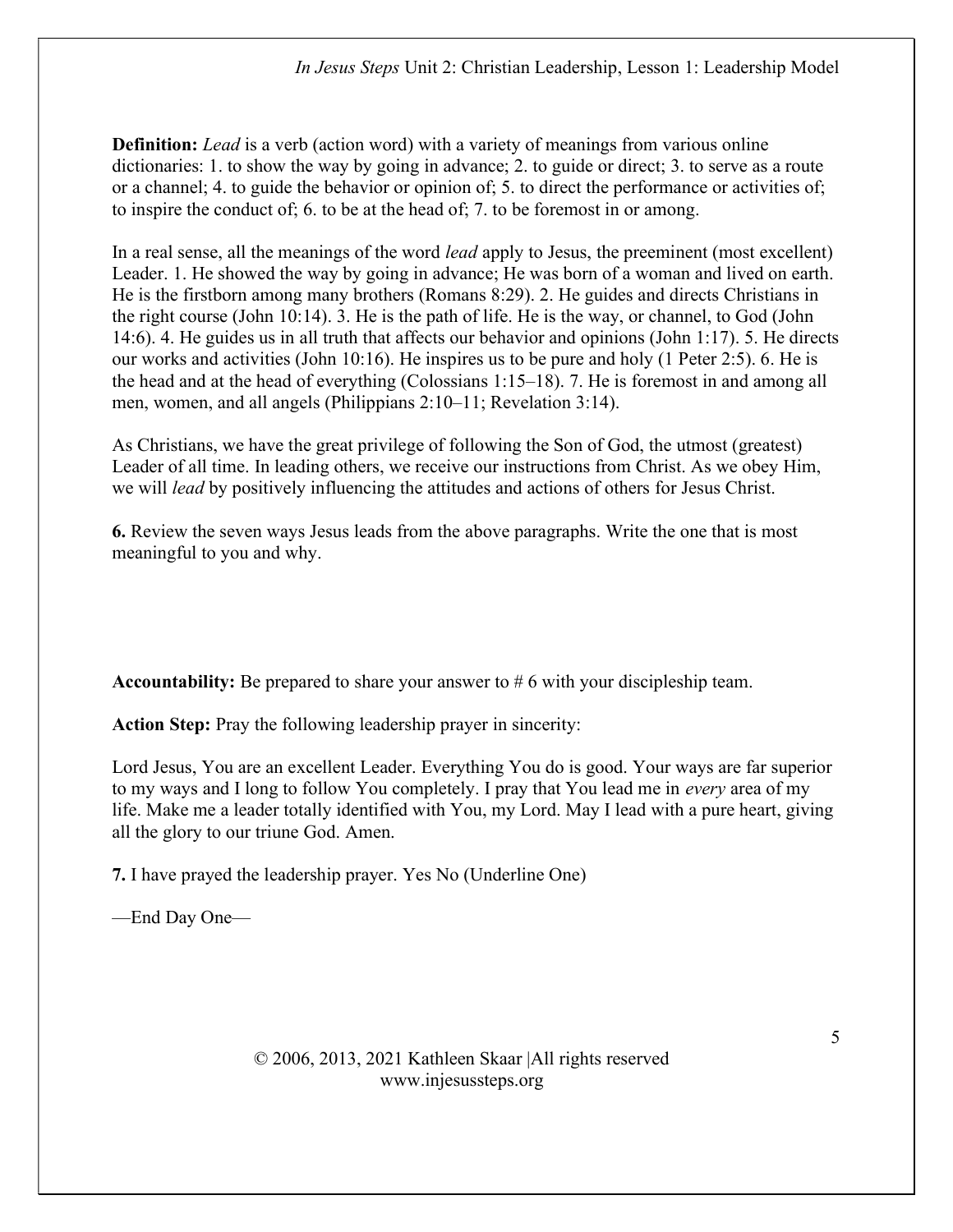## Day Two The Model

Building a house, computer system, or any other complex structure does not happen overnight. It is a process. Building takes time to develop and implement. We need the right instructions or directions from the beginning. For example, if we want to build a house we would *not* use a blueprint<sup>5</sup> for a car. If we were making lasagna for dinner, we would *not* be following the recipe for a chocolate cake. Whatever we want to make or build, we must start with the right design or plan to assure the proper outcome.

In the same way, we do not become effective Christian leaders in an instant. It takes time to develop and implement a plan of leadership. And like anything else, we need the right instructions from the beginning to end up with the right results.

8. Read John 13:15–16. Who is the model or example for building a Christian leader?

I [Jesus] have set you an example that you should do as I have done for you.  $^{16}$ Very truly I tell you, no servant is greater than his master, nor is a messenger greater than the one who sent him. John 13:15–16

9. Read 2 Timothy 3:16–17. Where do you find the instructions for following the Model?

All Scripture is God-breathed and is useful for teaching, rebuking, correcting and training in righteousness,  $^{17}$ so that the servant of God may be thoroughly equipped for every good work. 2 Timothy 3:16–17

Yes, Jesus is the model and Scripture (Bible) is the blueprint. However, our model and blueprint are not stagnant or fixed objects. They are living—Jesus is our living Lord and our instructions are the living Word. Our relationship with both is dynamic and vibrant. Therefore, we begin to build our skills by *actively* following our Model and *actively* studying His words.

Our goal is to become like Jesus. Studying the Bible teaches us that Jesus never sinned; everything He did was right and holy. Jesus was and is the perfect leader and leadership model. But how do we do this? How can we follow in Jesus' steps and become a leader of excellence?

<sup>&</sup>lt;sup>5</sup> A blueprint is a detailed plan of action. It is a photographic reproduction, such as of architectural plans or technical drawings, rendered as white lines on a blue background.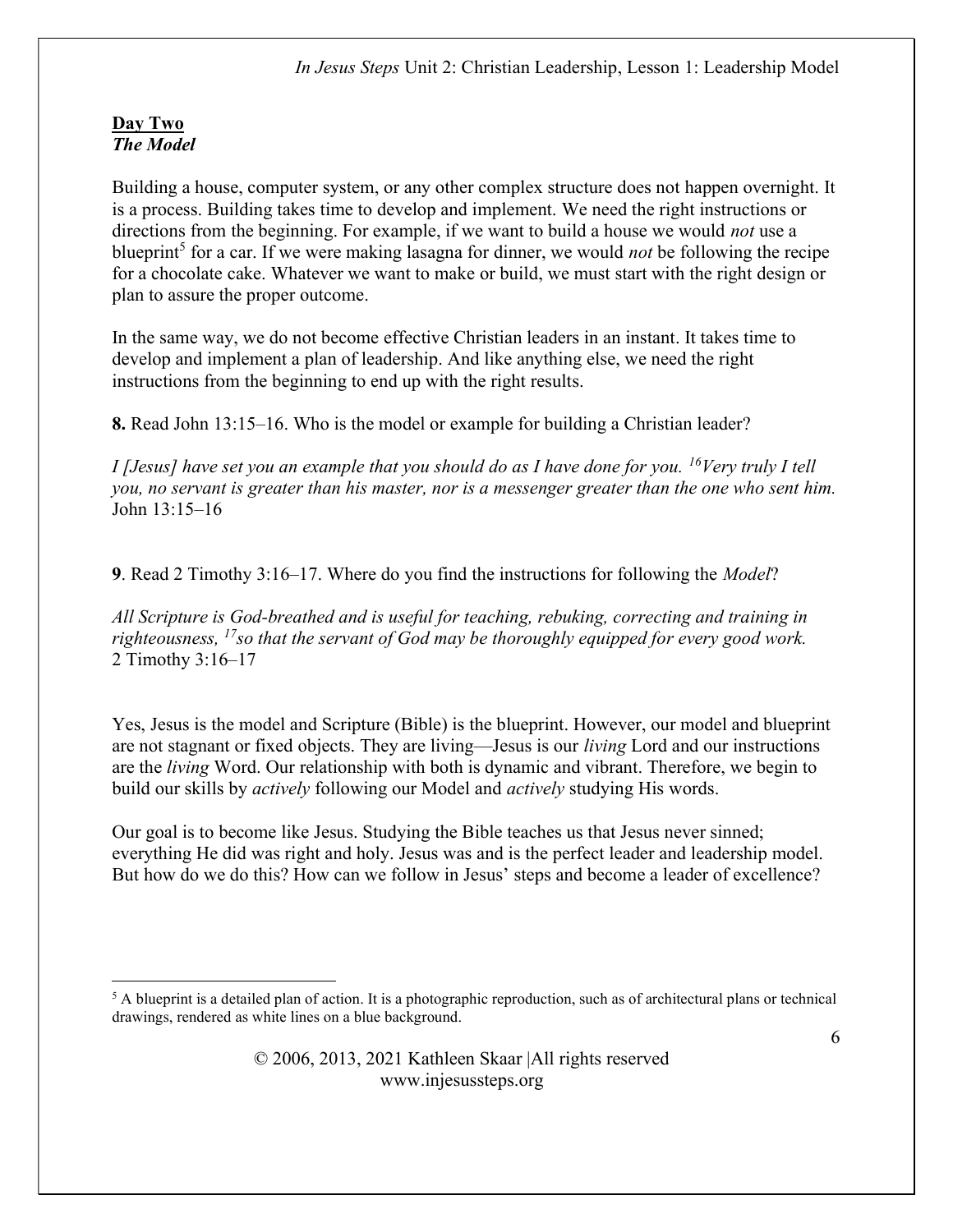## Read John 14:26 and 2 Corinthians 3:18 and answer question 10:

But the Advocate, the Holy Spirit, whom the Father will send in my name, will teach you all things and will remind you of everything I have said to you. John 14:26

And we all, who with unveiled faces contemplate the Lord's glory, are being transformed into his image with ever-increasing glory, which comes from the Lord, who is the Spirit. 2 Corinthians 3:18 (Contemplate means to think about carefully or to meditate.)

10. How can you follow Jesus and be a leader of excellence?

**Accountability:** Be prepared to share your answer to  $\# 10$  with the other disciples next week.

The Holy Spirit helps us to follow Jesus and become a leader like Him. We are being transformed (changed) into His likeness throughout our lives. It is a long building process; therefore, we need to keep our eyes on the glorious face of Jesus. This is the face that we will look like at the end of our earthly lives.

You might have thought Rachel Saint had made a big mistake. She could have accepted Mrs. Parmelee's generous offer to be her heir and then given the money to the poor and needy. Think of all the good she could have done with such great resources. However, this was not the path God had chosen for her. Rachel was keeping her eyes fixed on Jesus.

God may call someone else to riches to further His kingdom, but this was not His plan for Rachel Saint. The Holy Spirit guided her decision and she gladly embraced it. The night Rachel made her decision she stood alone on the ship's deck wondering how to spare Mrs. Parmelee's feelings. Suddenly she felt herself standing in a jungle clearing, looking at a group of brownskinned people motioning for her to come.<sup>6</sup>

"Without thinking about it, Rachel fell to her knees and closed her eyes. 'God,' she prayed, 'I will give my whole life to You and go and be a missionary to those brown-skinned people if You want me to $\cdots$ <sup>7</sup>

At 18, Rachel was being transformed into the likeness of Christ. She had begun her journey by submitting to God's will for her life. This is God's leadership plan for all of us: "not my will, but Yours be done" (Luke 22:42).

6 Ibid., 29.

 $<sup>7</sup>$  Ibid..</sup>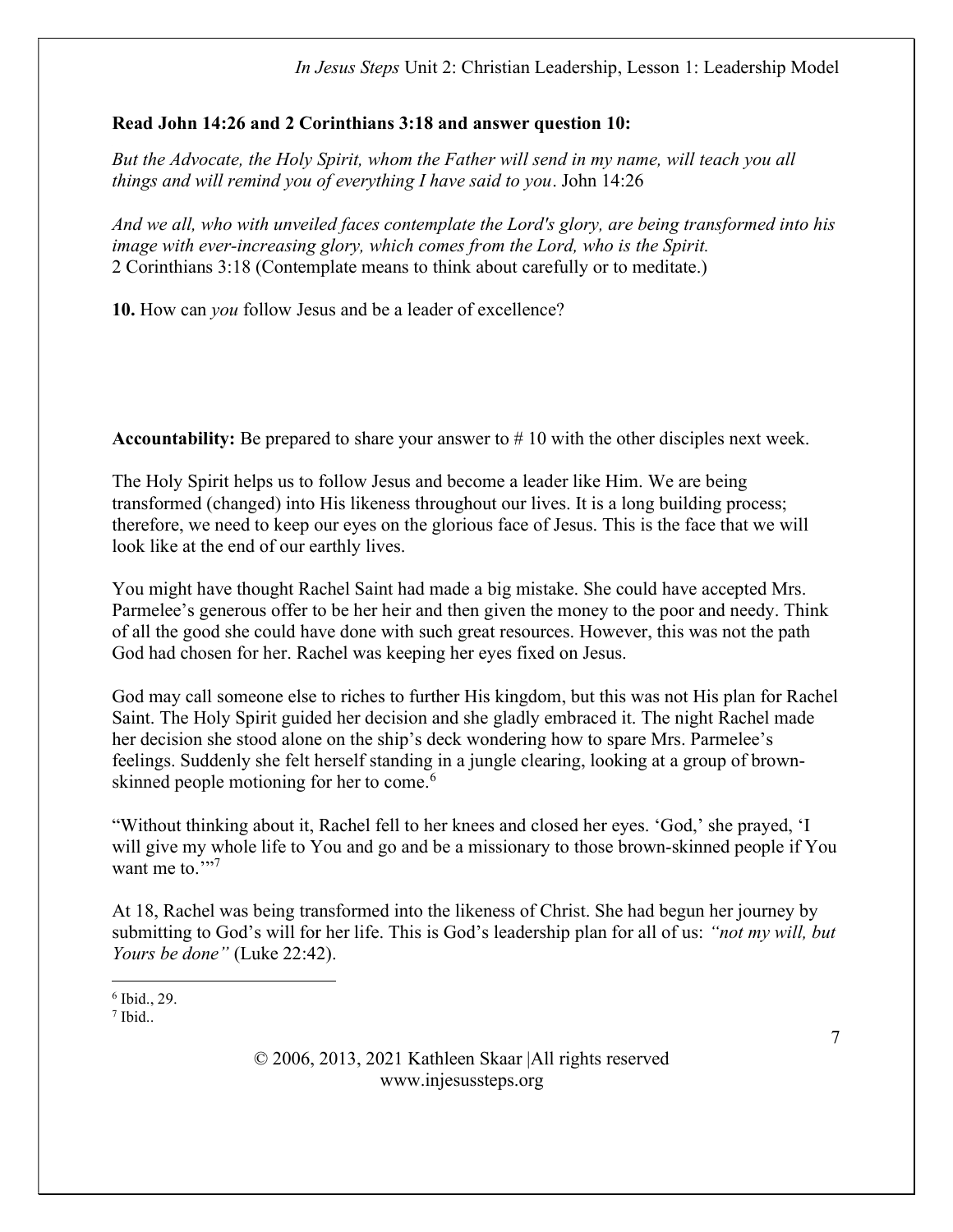Action Step: Ask God to speak to you personally through John 12:26 and 1 Peter 2:21:

Whoever serves me [Jesus] must follow me; and where I am, my servant also will be. My Father will honor the one who serves me. John 12:26

To this you were called, because Christ suffered for you, leaving you an example, that you should follow in his steps. 1 Peter 2:21

11. What did God say or impress upon you through reading John 12:26 and 1 Peter 2:21?

Accountability: Be prepared to share your action step #11 with the other disciples next week.

Communication with God is pivotal (essential) in your role as a Christian leader. We pray that you are hearing regularly from God (in mind or heart). On the next page are key "Steps to Communication with God" that may be helpful. Feel free to share with others as God leads.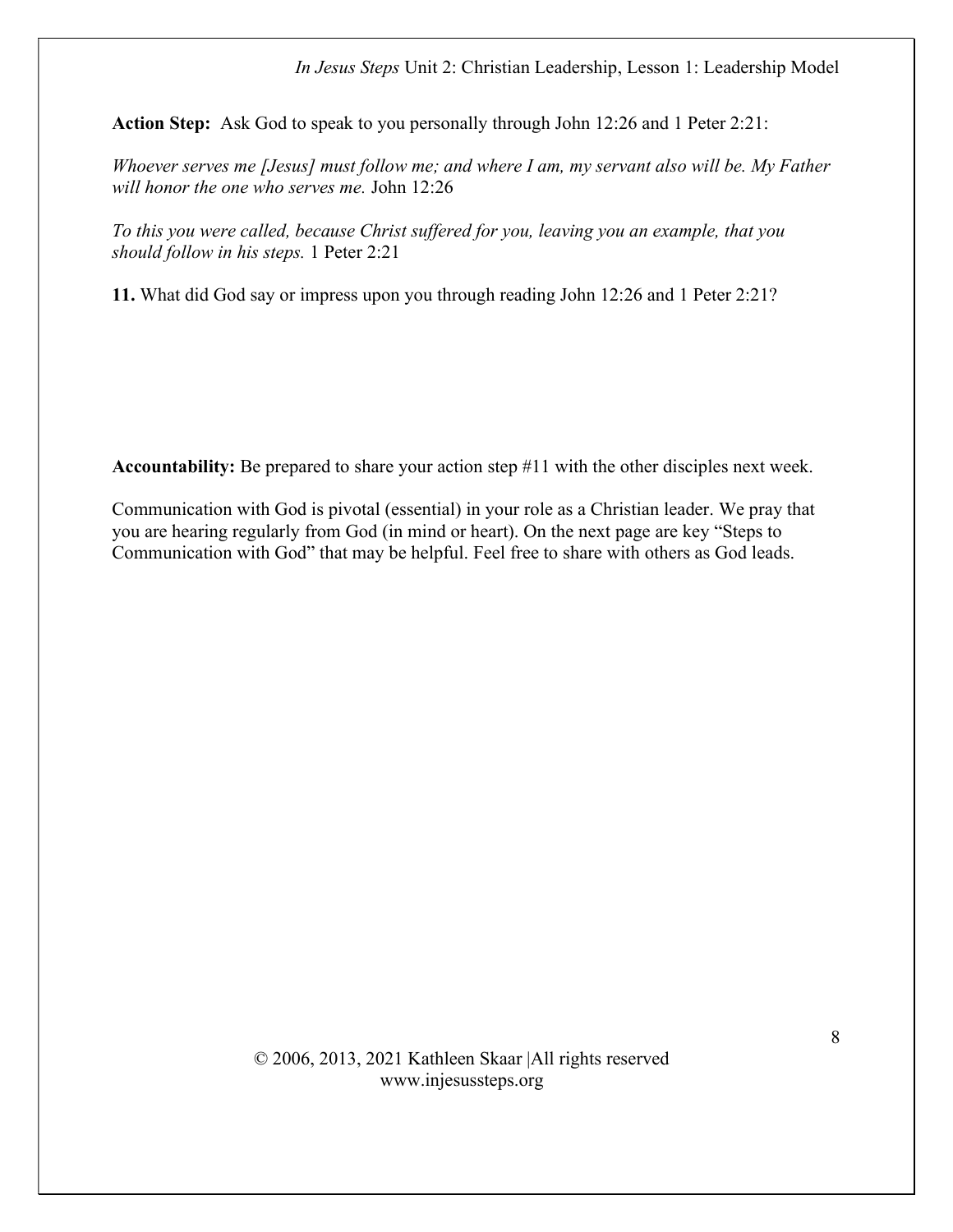# Steps to Communicating with God

1. Prepare to talk with and listen to God. Find a quiet place with no or few distractions. Get your mind and heart in a neutral position. In other words, do not have any predetermined notion of what you want God to say to you. Desire His will and His words to and for you.

2. Focus on God and His attributes. You might also think about Jesus as the risen Lord (Revelation 1:13–16), or think on the majesty of God's throne room, as described in Revelation 4:2–11.

3. Ask the Holy Spirit to guide you in your communication with God (Romans 8:26–27; Ephesians 6:18).

4. The Holy Spirit may lead you in thanksgiving, worship, confession, intercession, fellowship, or help for a personal issue. These are all forms of communicating with God, and the Spirit will lead you in all of these at various times. There is no special order. Sometimes you will experience all of them in your time with the LORD. He will also lead you through prayer in the Bible or by another means, as Hannah, Nehemiah, and King David did in the Old Testament (1 Samuel 2:1–10; Nehemiah 1:5–11; Psalm 51) and Jesus did by example in the New Testament (Matthew 6:9–13).

5. Speak from your heart to God and ask Him to speak to you, as the young Samuel did in the Old Testament (1 Samuel 3:10). You might say, "Speak, Lord, your servant is listening." Today God usually speaks by impressing thoughts and ideas in our hearts and minds since Jesus' Spirit lives within believers. Of course, God is God, and He can speak and make His presence known however He desires.

6. Write down what God says to you and obey His instructions immediately. God may stop communicating with us if we are not obedient or fail to follow through with His instructions. What if you are not sure if you heard correctly? Ask yourself, *Was God speaking to me, or were* these my own thoughts? Ask God to separate His words from your own thoughts. Trust and believe that He will answer your prayer. Remember, God will not ask you to do anything that goes against the Bible. He will not ask you to hurt or harm yourself or another person (Matthew 22:36–40). Satan and his followers always try to get you to have wrong thoughts. Be on guard.

7. Thank God for the gift of communicating with Him. Be patient in listening and know that He hears you. Keep trusting God even when He seems far away and not communicating with you.

—End Day Two—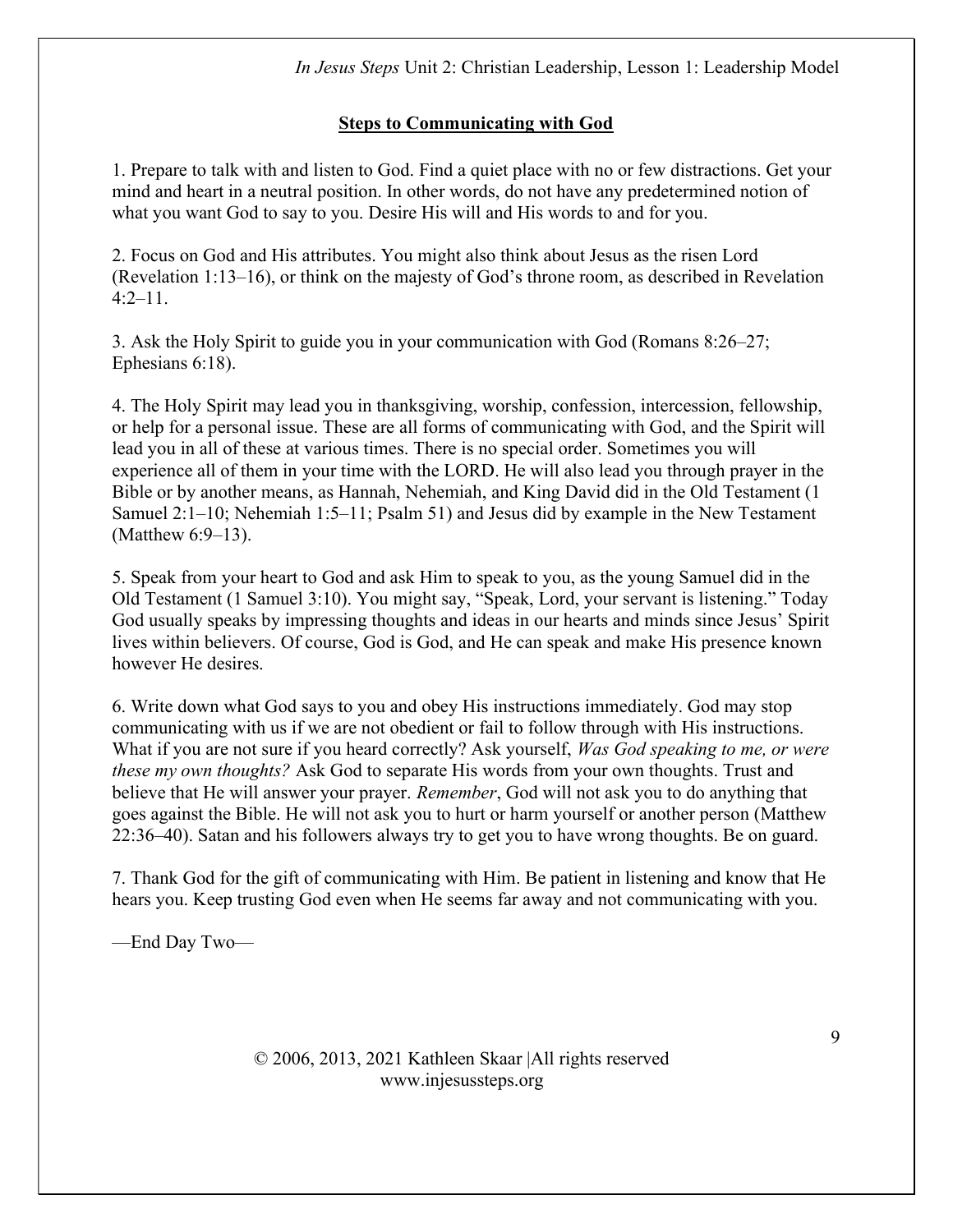## Day Three The Chief Cornerstone

Have you ever built anything? Perhaps you have been on a construction team and helped build a house—or you might remember building something with your toys when you were a child. To build, one must take individual parts and place them together in a systematic way. The outcome will be a product or form that is far more useful than its individual parts. This is not to say that the individual parts cannot be useful for other purposes, but compare a concrete block with a completed house, a single thread with a shirt, or an aluminum panel with an airplane.

After you have your model or plan, you must select the individual parts carefully. They must be compatible for the project. In other words, you must use the materials the blueprint calls for if you want the final product to look like the model.

Would you want to lead a team attempting to build an airplane using concrete blocks? Certainly not! You want to lead a team that is going to do something useful and effective. An aircraft that could not get off the ground would not be beneficial

It is not only important to build with the correct parts, but also to use quality materials. Quality materials will last longer and function properly. With quality materials, the finished project will be more secure and safer to use.

12. What happens if you begin your project with faulty or defective materials?

13. If you have a real-life story of a project that you built with defective materials, share what happened:

14. What would you do if you discovered your building materials were of inferior quality?

Without choosing our building materials properly, we would not only be wasting our time, but the time of others as well. Consider for a moment: Christian work or leadership is about everlasting benefits. It is about building a spiritual product that makes a *forever* difference.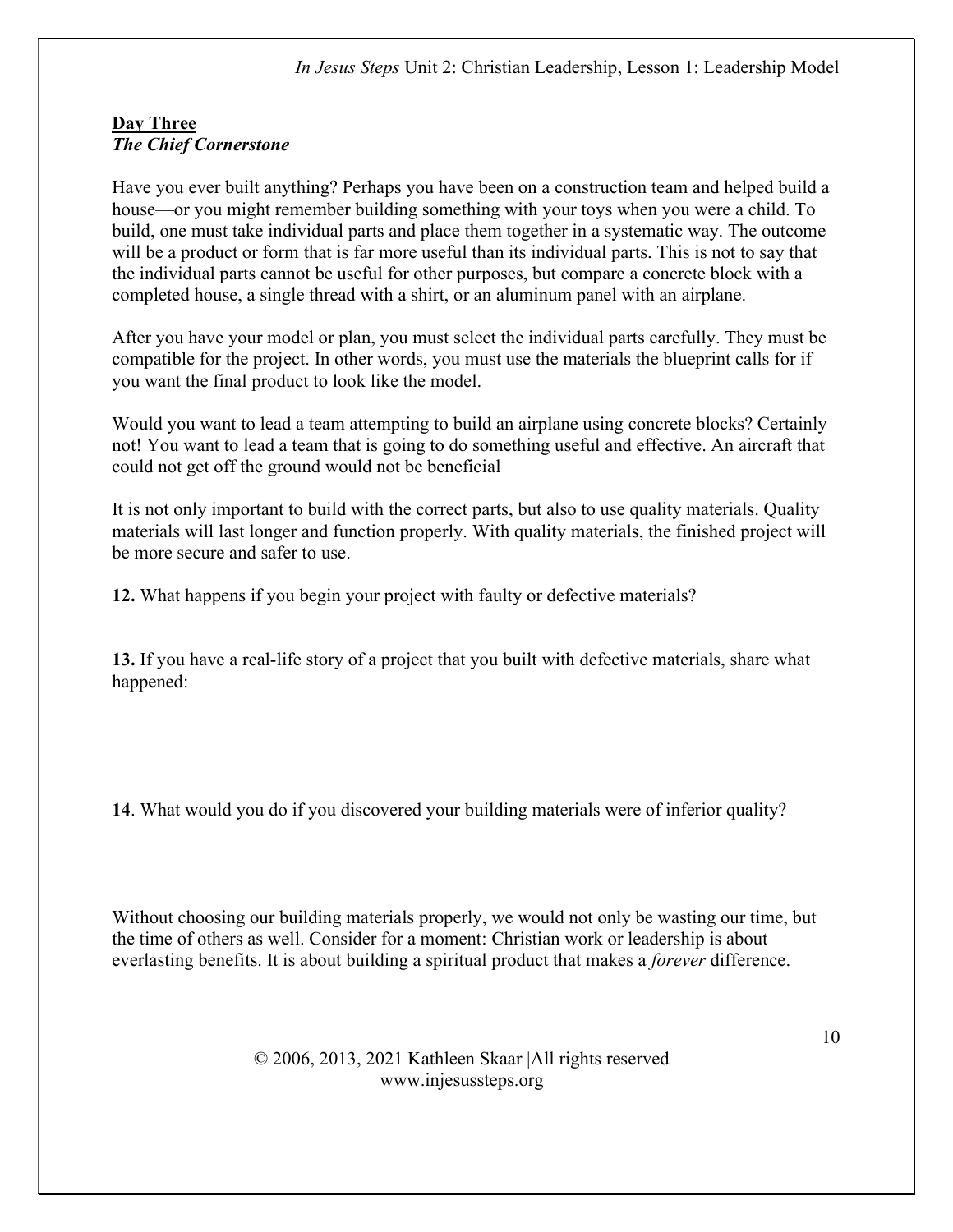When Rachel Saint returned home from her trip to Great Britain, she began preparing herself for the plan God had for her life. Rachel wanted to know God's word better, so she enrolled at and graduated from Philadelphia College of Bible. But when she applied to become a missionary, she was rejected because of a weak back.

Waiting on God's timing, she worked at a local mission and years later took a course in linguistics. Linguistics is the scientific study of language and its structure. This course helped Rachel to listen to and learn native languages.

Rachel began work with Wycliffe Bible Translators as a missionary about 16 years after her vision of native people gesturing for her to come to them. She was having fruitful work among a tribe of South American natives but did not feel these were the same people calling out in her vision.<sup>8</sup>

By now one of her younger brothers, Nate, was serving as a missionary in Ecuador, South America. When she visited him, he told her of a tribe just a few miles away. He said the Aucas "have a reputation for killing all strangers who enter their territory. No one has ever been able to live with them."<sup>9</sup>

Even with this frightening picture, Rachel's spirit was stirred. She believed in her heart that these were the people in her vision. In her prayers she asked God to show her how to reach them with the gospel of Jesus Christ. She could not do it alone; she needed to bring others together for a plan of action.

Leading and building have a lot in common. Leadership is gathering individuals and arranging them together in a way that births a greater purpose and a greater good. Like using the proper materials in a building project, the individuals must also be appropriate for the job.

After getting reassigned to an area near the Aucas, or as they call themselves, Waoranis, Rachel began building or using her leadership skills. First, she needed to find someone who knew the Waorani language. This took some time, but eventually she found a woman named Dayuma, a tribal member who had fled the Waoranis years earlier.<sup>10</sup>

In the Luke passage below, Jesus uses "building" as a metaphor.<sup>11</sup> Jesus was skilled at using everyday occurrences in the lives of the people to illustrate a spiritual truth. His parables were entertaining, yet extremely meaningful.

<sup>8</sup> Ibid., 30, 34, 40.

<sup>9</sup> Ibid., 44.

<sup>10</sup> Ibid., 63.

<sup>&</sup>lt;sup>11</sup> A metaphor is a figure of speech in which a word or phrase denoting one kind of object or idea is used in place of another to suggest a likeness or analogy between them.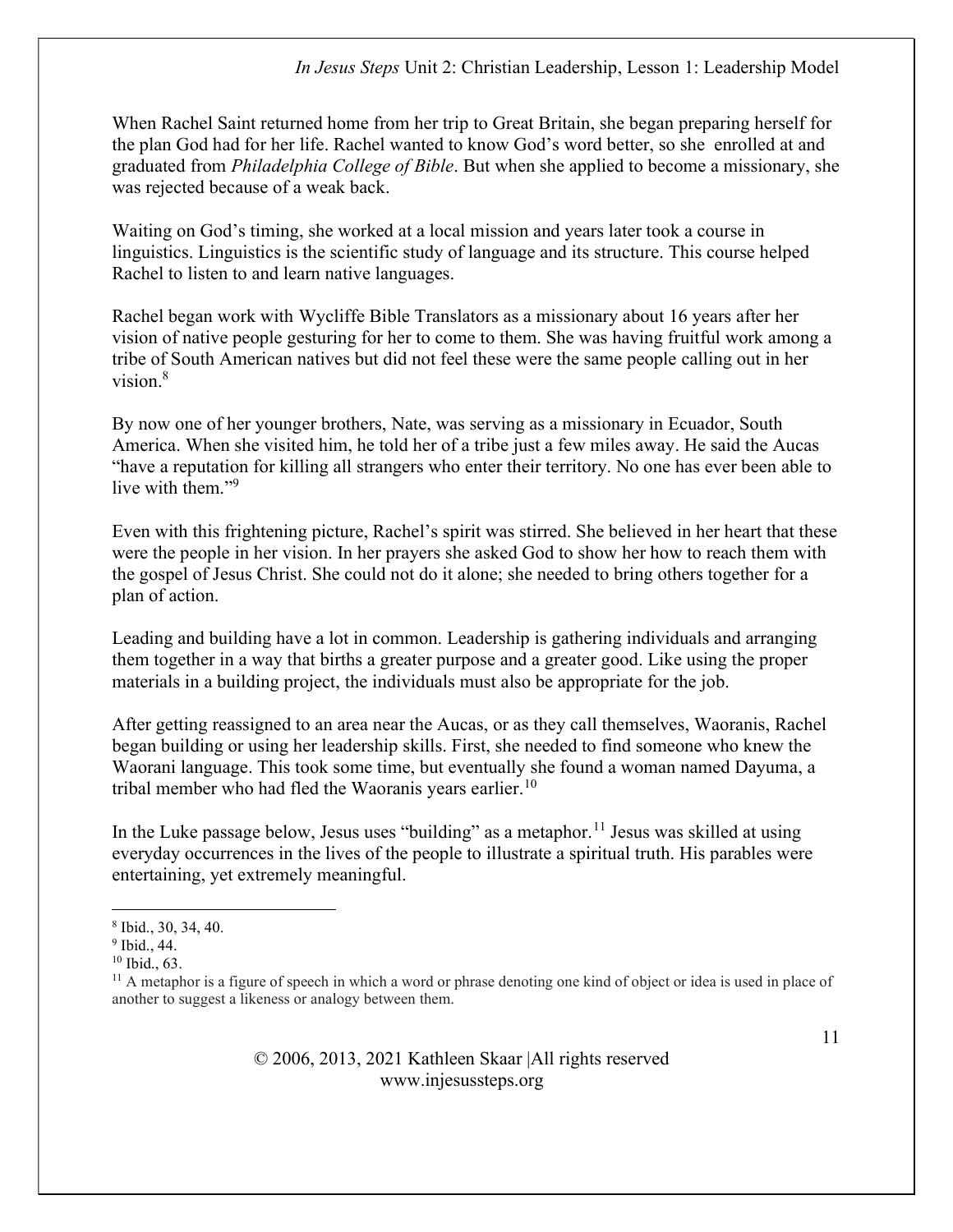## Read Luke 6:47–49 and answer questions 15–20:

"As for everyone who comes to me and hears my words and puts them into practice, I will show you what they are like.  $48$ They are like a man building a house, who dug down deep and laid the foundation on rock. When a flood came, the torrent struck that house but could not shake it, because it was well built.  $49B$ ut the one who hears my words and does not put them into practice is like a man who built a house on the ground without a foundation. The moment the torrent struck that house, it collapsed and its destruction was complete." Luke 6:47–49

15. Jesus gives an example of a person who hears His words and puts them into

 $(v. 47a)$  and a person who hears His words and does  $(v.49a)$  put them into

 $(v.49a)$ ?

16. The person who puts Jesus' words into practice is like a man building a house who laid the

foundation on  $($ v. 48a).

17. The person who does *not* put Jesus' words into practice is like a man building a house on the

ground without a  $\frac{\qquad (v. 49b)}{2}$ 

18. When the flood came, what happened to the house built on rock (v. 48c)?

19. When the flood came, what happened to the house built without a foundation  $(v. 49c)$ ?

20. What is the moral, or point, of Jesus' story?

The point Jesus is making is simply this: We must listen and obey Him. If we only listen to Him but do not do what He says, we run the risk of falling apart during trials (Luke 6:47–49) or facing judgment (Matthew 7:26–27). The metaphor of the houses, either standing or falling, also vividly pictures Jesus' authority and the power of His teaching.

The storms of life will come to all, but those who are following Jesus will not be shaken. He will give us the strength and hope to stand firm and make it through our earthly life and into eternity with God. We need to be like the house laid on the rock foundation and do what the Bible commands (Mark 4:20; James 1:22).

> © 2006, 2013, 2021 Kathleen Skaar |All rights reserved www.injesussteps.org

12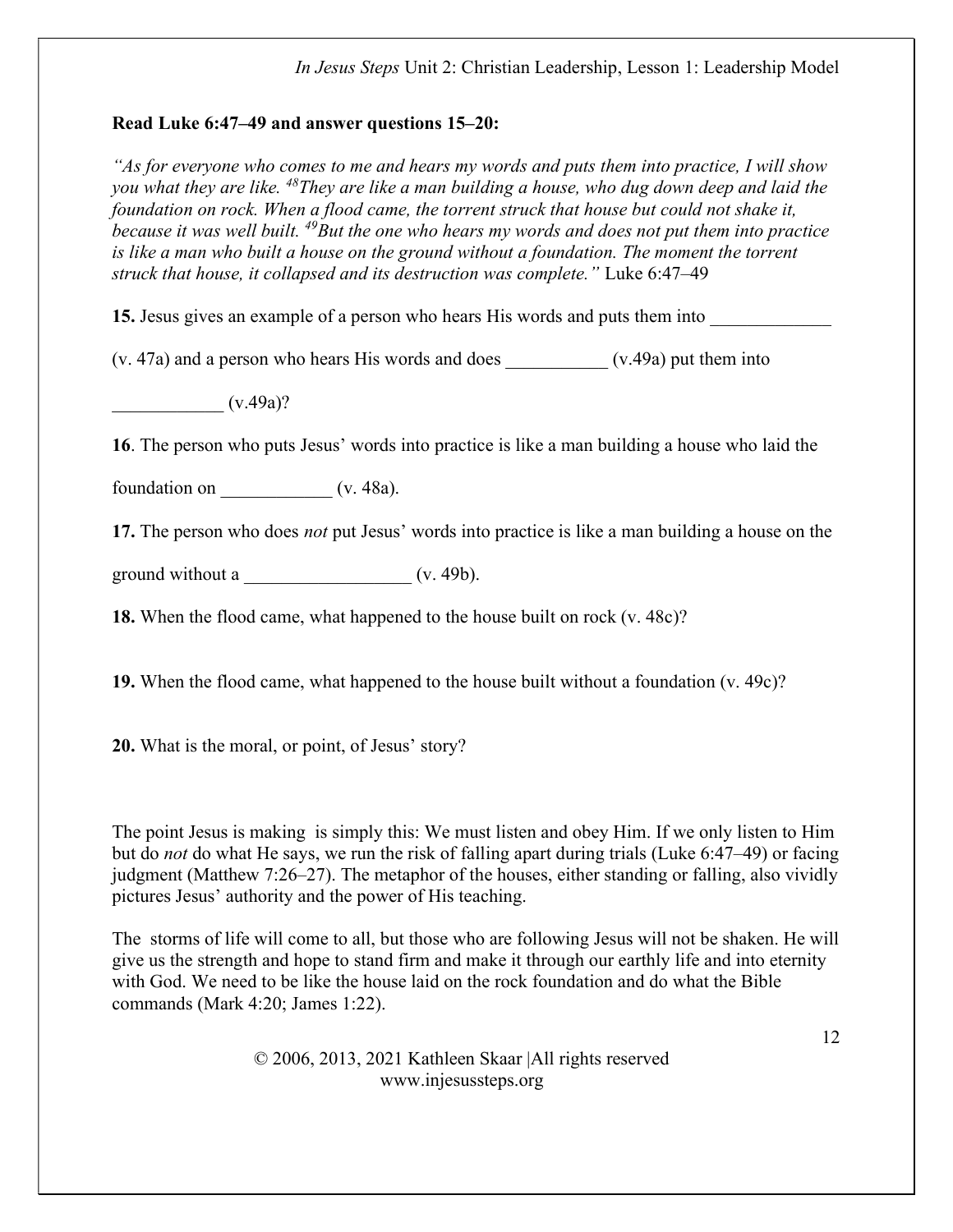In biblical times, people would search for a sturdy cornerstone to use as a foundation for their house or building. The cornerstone was a stone that was laid at the corner of two walls to strengthen and bind them together. The cornerstone is used in the Bible as a symbol (metaphor) for a strong leader.

# Read Ephesians 2:19–22 and answer questions 21–22:

Consequently, you are no longer foreigners and strangers, but fellow citizens with God's people and also members of his household,  $^{20}$ built on the foundation of the apostles and prophets, with Christ Jesus himself as the chief cornerstone.  $^{21}$ In him the whole building is joined together and rises to become a holy temple in the Lord. <sup>22</sup> And in him you too are being built together to become a dwelling in which God lives by his Spirit. Ephesians 2:19–22

21. Who is the chief cornerstone and our strong leader (v. 20b)?

22. Believers are joined together in Christ as their leader to become a dwelling (home,

abode, residence) in which God lives by His  $(v. 22)$ .

Our goal as a Christian leader is to become—and help others become—a holy dwelling place for the Holy Spirit. Like the temple in the Old Testament, we are to be a living place of worship (adoration, devotion). We are to glorify God and lead others to glorify God. The work, the team members, and the activities may all be different, but the result is the same—to glorify God.

**Definition:** Glorify means to give glory, praise, and honor. The Hebrew<sup>12</sup> word for *glory* is  $kabod$  (כבר). It means abundance, weight, burden, and honor. It is used in several ways in the Bible, but when it refers to God it means recognizing His importance (heavy weight) and majesty. Glorifying God is recognizing God's holy character, His goodness, and tremendous worth. He is the most excellent, the greatest, and unsurpassed Supreme Being.

23. If there is anything keeping *you* from glorifying God by your total obedience to Jesus Christ, our Cornerstone and Lord, please share with your team.

 $12$  The Old Testament was originally written in the Hebrew language, and the New Testament in the Greek language.

13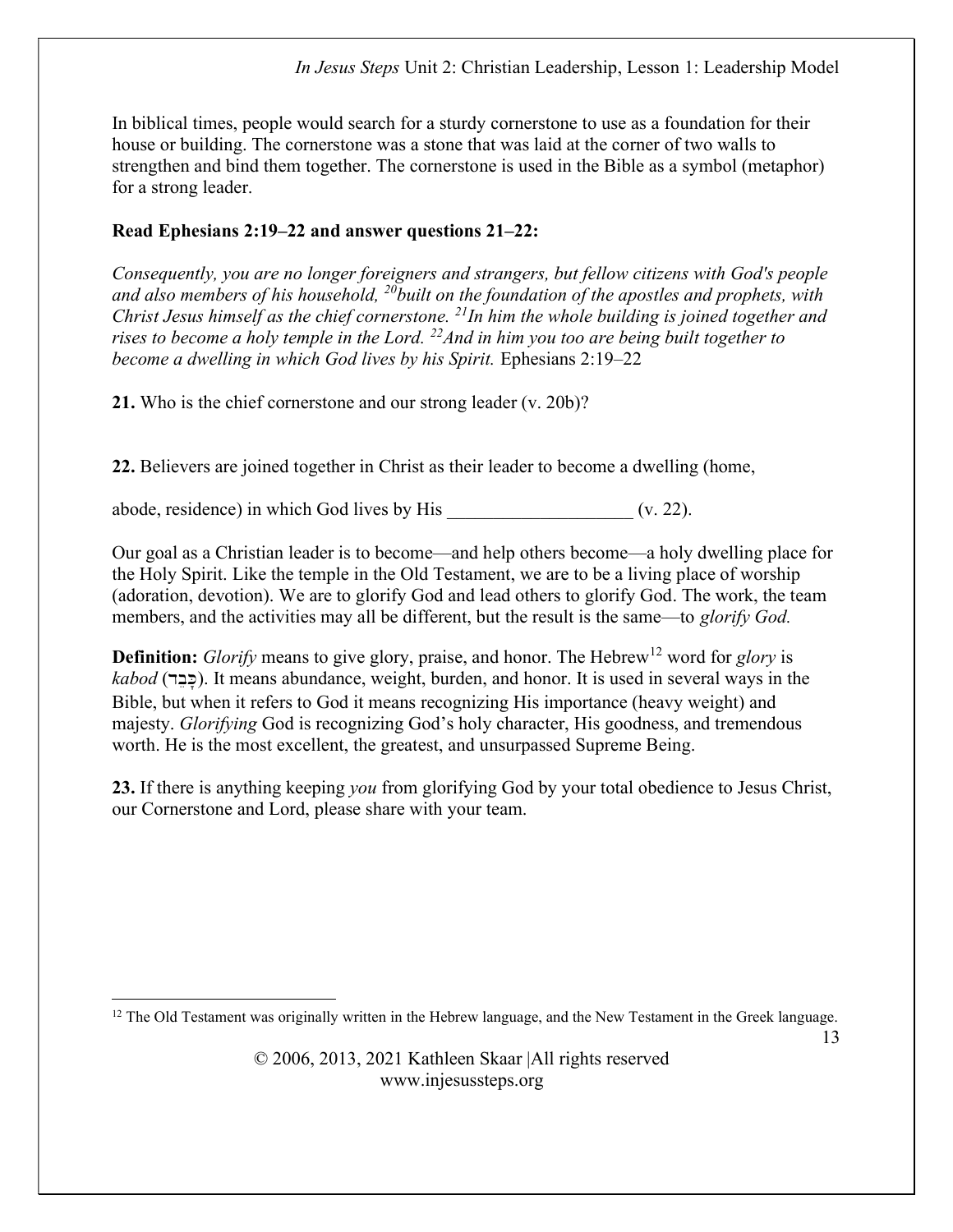Action Step: Read 1 Corinthians 3:11–14 and respond to number 24:

For no one can lay any foundation other than the one already laid, which is Jesus Christ.  $^{12}$ If anyone builds on this foundation using gold, silver, costly stones, wood, hay or straw,  $13$ their work will be shown for what it is, because the Day will bring it to light. It will be revealed with fire, and the fire will test the quality of each person's work. <sup>14</sup>If what has been built survives, the builder will receive a reward. 1 Corinthians 3:11–14

24. Pray and ask the Holy Spirit to recall any wrong foundation or building block in your own life. Confess (agree with God that you sinned) and repent (turn away) from your wrong actions. Ask God to help you build your life on Jesus Christ and nothing else. Pray that all you build on from this day forward will survive for His glory. I have prayed. Yes No (Underline One)

Accountability: Share your answer #23 with your discipleship team. Optional: share #24 as the Lord leads. Sharing should be an atmosphere of encouragement, prayer, and without judgment.

—End Day Three—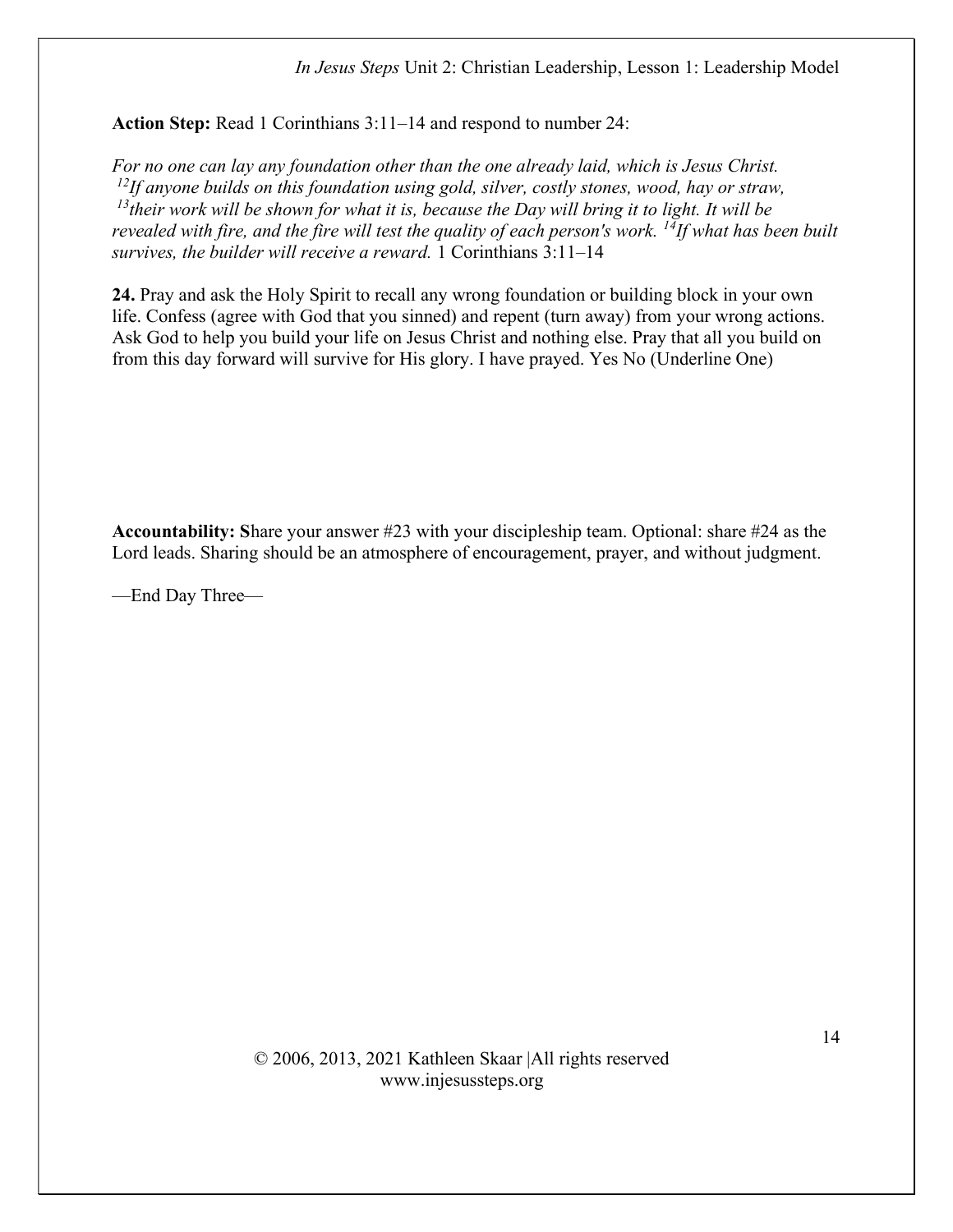# Day Four Fully God and Fully Human (Part 1)

Rachel Saint laid her foundation and work on Jesus Christ. At age 42 she was patiently learning the Waorani language from Dayuma and sharing God's word with her. She did not know that her brother and four other missionaries had been contacting the Waorani Indians by means of an airplane. We do not know why her brother, Nate, and the others kept it a secret from her, but perhaps it was simply that God had a different plan for Rachel.

The five men had been dropping presents and sometimes food treats from a small plane to the Waoranis. They seemed to be making headway with this savage tribe and decided one day to land in their territory. All five were speared to death. Elisabeth Elliott, wife of Jim Elliot, one of the missionaries, wrote about their story in the book Through Gates of Splendor. (Eventually their story became a powerful movie).

When word reached the missionary settlement, Rachel was heartbroken. "Yes, her brother was dead, killed by the very people to whom she had devoted the rest of her life to reaching with the gospel, but Rachel would not look back or second-guess her calling. Something good would come from her brother's death. She had to believe that."<sup>13</sup>

She wrote to her parents, "May God yet give me the privilege of going to these same Indians and translating His precious Word for them and seeing the harvest from the five grains of wheat planted way down on the Curaray River in Auca Soil."<sup>14</sup>

25. Why do you think Rachel Saint still wanted to reach the Auca Indians after they had killed her younger brother?

Accountability: Be prepared to share your answer #25 with your discipleship team next week.

Rachel laid her foundation on Christ, her chief cornerstone. Jesus' main ministry is about forgiveness. He died on the cross so our sins could be forgiven, and we could be reconciled with God. Rachel was following her Leader in seeking those who needed to repent and be forgiven.

In looking to Christ, our Model and Cornerstone, we must look to Him in the right way. Was Jesus simply a good man? No, He was not just a human person. Jesus was both God and man.

<sup>&</sup>lt;sup>13</sup> Benge, Rachel Saint: A Star in the Jungle, 101.

 $14$  Ibid.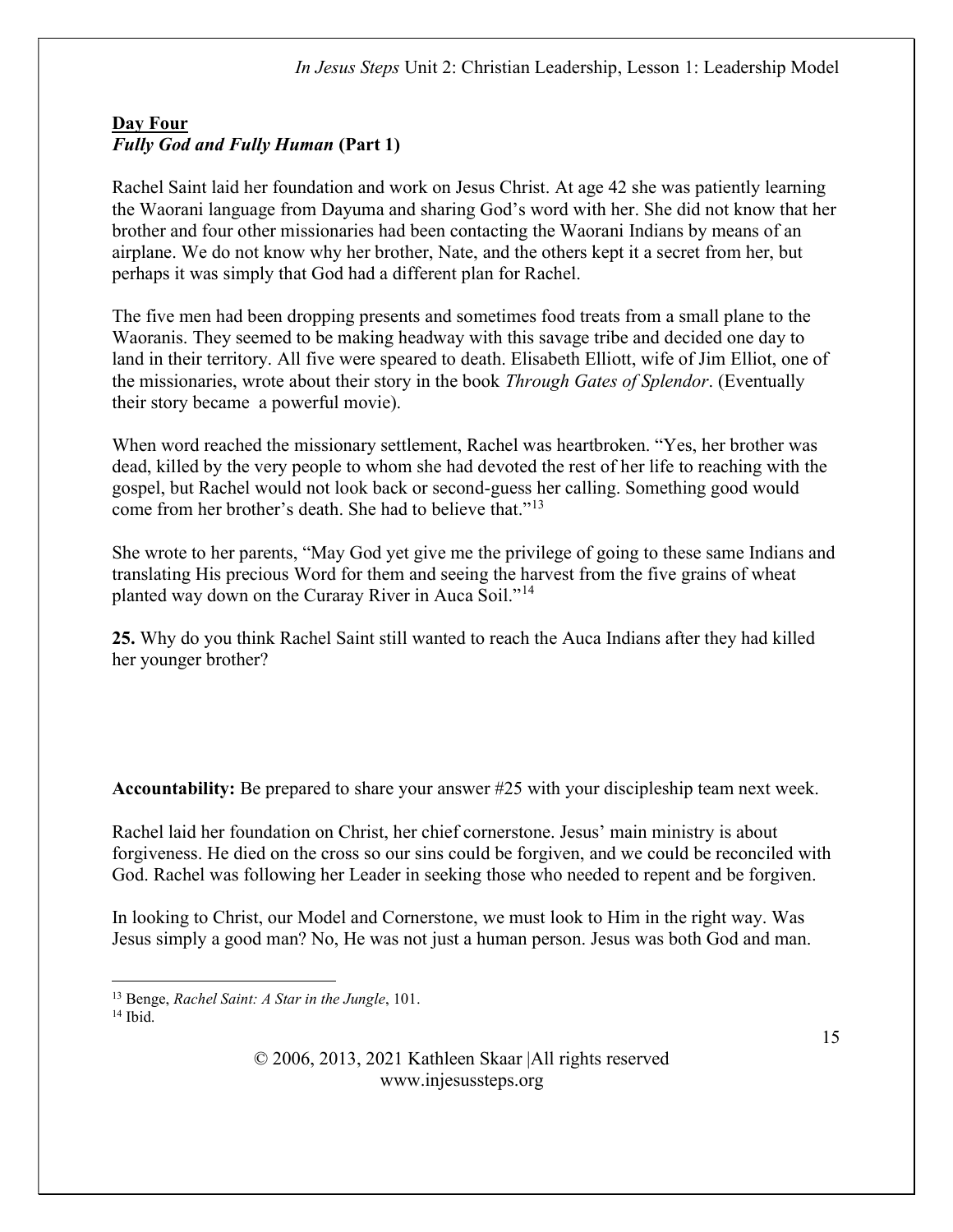Jesus was completely God and completely human when He was born about 2,000 years ago. He was not part-God and part-man; He was entirely divine and at the same time entirely human. However, prior to Jesus' conception (origin) by the Holy Spirit, He was not human, but He was fully God.

**Jesus Is God:** ... Who is, and who was, and who is to come, the Almighty. Revelation 1:8b

# Read John 1:1–2 and answer questions 26–27:

In the beginning was the Word, and the Word was with God, and the Word was God.  ${}^{2}$ He was with God in the beginning. John  $1:1-2$ 

26. Is the Word God (v.1c)? Yes No (Underline One)

27. Who was with God the Father in the beginning (vs. 1–2)?

## Read John 1:14 and answer questions 28–29:

The Word became flesh and made his dwelling among us. We have seen his glory, the glory of the one and only Son, who came from the Father, full of grace and truth. John 1:14

28. Who is the Word that became flesh?

29. Who made His dwelling (lived) with people as a human for a time?

Jesus is the Word. Jesus is the Son of God. He became human to die and pay the penalty for our sins.

Consider the meaning of the term word. Words symbolize or communicate meaning. Think about it—without God there is no meaning. Without God, there is no humanity or world as we know it. No wonder the Word became identified with God in Old Testament times.

God used words to bring the universe into existence and to make His existence known to humanity (Genesis 1:3). He reveals who He is, what He is like, and how He wants us to live through His words. God wants to be known and, therefore, ensured that His words were recorded and preserved for you, me, and all people. God's words are recorded in the Holy Bible.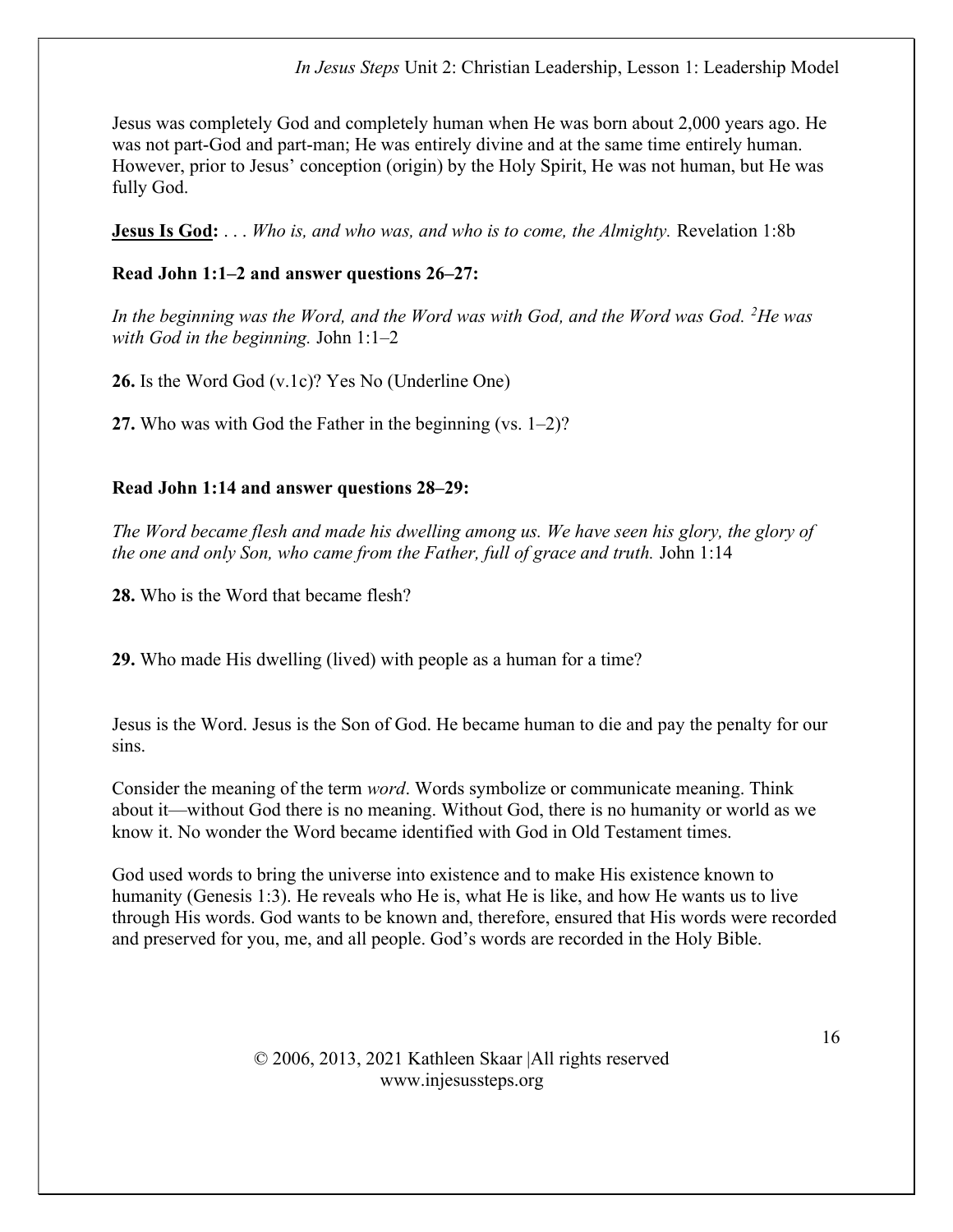God tells us in Isaiah 55:11, My word that goes out from my mouth: It will not return to me empty, but will accomplish what I desire and achieve the purpose for which I sent it. God's words and desires are powerful and cannot be thwarted (stopped, frustrated). When we think or reason, we are using unspoken words. We are using minds God gave us. In addition, God uses our minds, spirits, and hearts to give us understanding (John 3:27; 1 Corinthians 2:10). We do not have the ability to know spiritual things unless God reveals it to us. The Holy Spirit enables us to understand the purpose and spiritual meaning of the Bible.

Some scholars have stated that John used the Greek term logos (λόγος), translated word in English, so that both the Jews and the Greeks would understand his teaching about Jesus' divinity. The Greeks would understand *word* as the concept of reason or the power of a creating force from one of their gods. In this way, John's message about Jesus would be clear to both Jews and Greeks.

**30.** Read Hebrews 1:3. Who is the exact representation of God's being?

The Son is the radiance of God's glory and the exact representation of his being, sustaining all things by his powerful word. After he had provided purification for sins, he sat down at the right hand of the Majesty in heaven. Hebrew 1:3

Jesus claimed to be God. Recall in Exodus 3:14 when Moses asked for God's name. God said, "I AM WHO I AM. This is what you are to say to the Israelites: 'I AM has sent me to you.'" I am in Hebrew is Yahweh (היה). In English, Yahweh is translated LORD in the Bible.

31. Read John 8:58. Explain in your own words what Jesus was saying:

"Very truly I tell you," Jesus answered, "before Abraham was born, I am!" John 8:58

Jesus was telling the Jews He existed before Abraham, the father of the Jewish people, was born! Abraham lived about 2,000 years before Jesus was born. In addition, Jesus could have said, "Before Abraham was born, I was." But He wanted to be clear that He was claiming to be God. Therefore, Jesus said He is Yahweh (I AM).

32. Read Colossians 2:9. How much of God lives in Jesus Christ?

For in Christ all the fullness of the Deity lives in bodily form . . . Colossians 2:9 (The word deity in Christianity refers to our Creator God and Supreme Being.)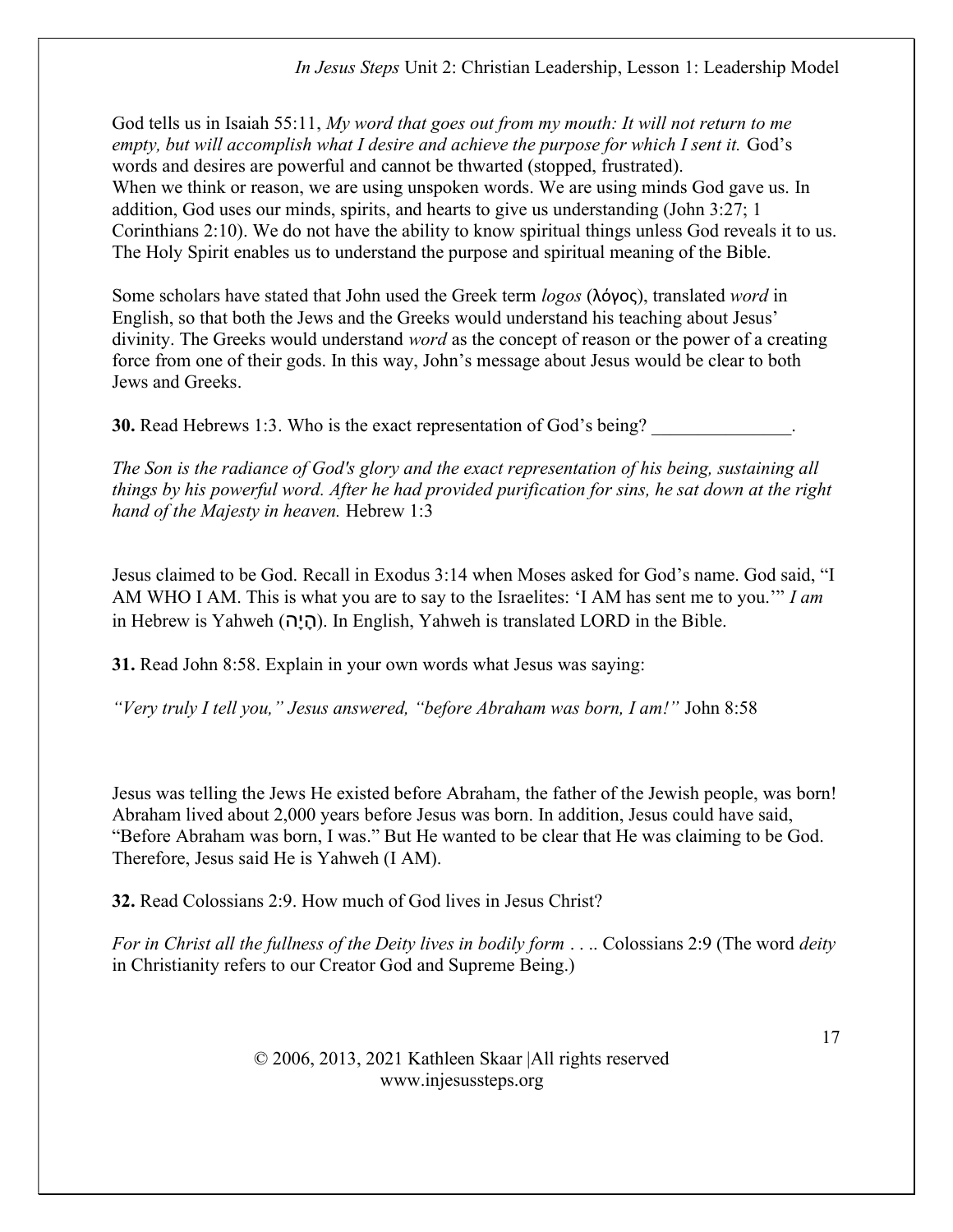Jesus, being God, has the exact same attributes or characteristics as God. How can this be? While on earth, Jesus has two natures, divine and human. Remember that *nature* is the basic quality or character of someone or something. Jesus is one Person with two natures. Each nature is distinct, and they do not merge.

33. Read Matthew 8:27. Who did the winds and waves obey?

The men were amazed and asked, "What kind of man is this? Even the winds and the waves obey him!" Matthew 8:27 (Disciples' reaction when Jesus calmed the storm.)

The Scripture is clear that Jesus worked miracles: He is everywhere (Matthew 18:20), has all authority (Matthew 28:18), power (John 11:43–44), and knows everything (John 21:17). Although Jesus did not make use of all His godly abilities, He still retained (kept) them during His ministry on earth.

## Action Step

34. Using Scripture, write in your own words why Jesus Christ is God. Let the Holy Spirit lead you to share this truth with someone. What happened?

Accountability: Be prepared to share your action step #34 within the next couple of weeks.

—End Day Four—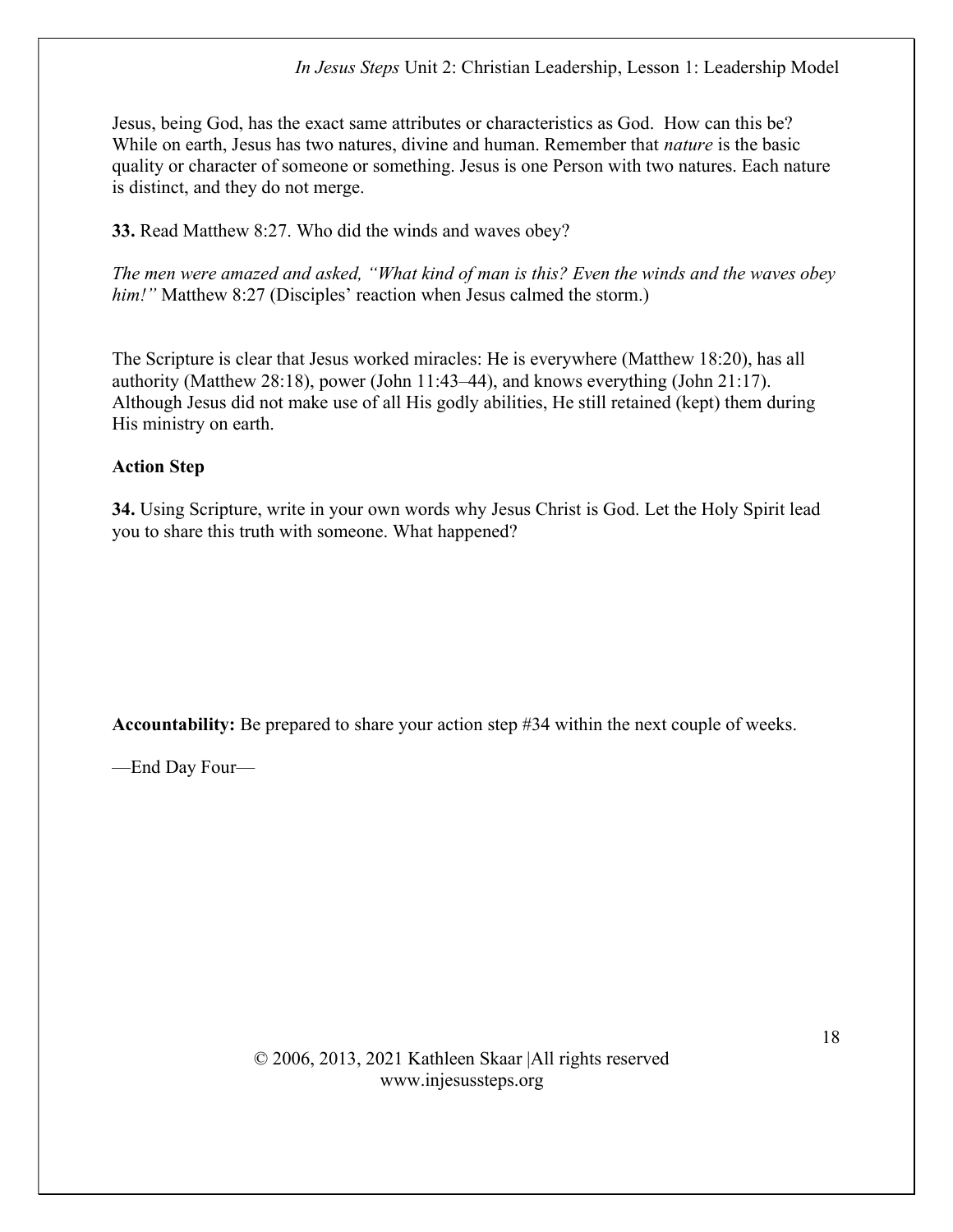# Day Five Fully God and Fully Human (Part 2)

After the death of her brother and the other missionaries, Rachel Saint continued learning the Waroani language and sharing Bible stories with Dayuma. One day when Dayuma had finished telling one of her friends a Bible story, Dayuma turned to Rachel and said, "If you teach her about God, she will come to love Him. Now she loves Him just a little bit. I will tell her lots, and then she will come to love Him lots.  $\dots$ <sup>15</sup>

Dayuma's faith was growing as was Rachel's grasp of this native language. They talked about reaching out to Dayuma's tribe. In the meantime, two Waorani women had escaped from the jungle. A Waorani raiding party had come out of the jungle looking for them and killed a man with twenty-two spears. It is not surprising that the neighboring tribes called them Aucas, which means naked savages.

The Waorani women had made it to safety, so Dayuma was able to get news of her people. The killings and other atrocities had continued. They not only killed people from other tribes, but they continued killing each other.

When Dayuma heard of the death of her older brother, she became depressed, angry, and bitter. She told Rachel that she would not return to the jungle. Rachel's heart sank. She felt that Dayuma was an integral part of the mission. So she prayed. seeking direction from the Lord.

One day Rachel said, "Dayuma, what if Jesus Christ has said, 'I will not go to those horrible people on earth. They are too wicked and sinful, and I cannot be bothered with them. I will stay in heaven with My Holy Father. It is a much better place than down on earth with all of those evil people.' What would have become of us if the Lord Jesus had said that?"<sup>16</sup>

35. If there is anyone or any group of people that you believe is too wicked and sinful and, therefore, you do not want to be bothered with them, explain your answer:

Accountability: Be prepared to share your answer with your team.

Jesus agreed to physically enter our wicked and sinful world as a man. He became like us in every way. Jesus entered a world where He could experience pain, heartache, and death.

<sup>15</sup> Ibid., 112.

<sup>16</sup> Ibid., 127–128.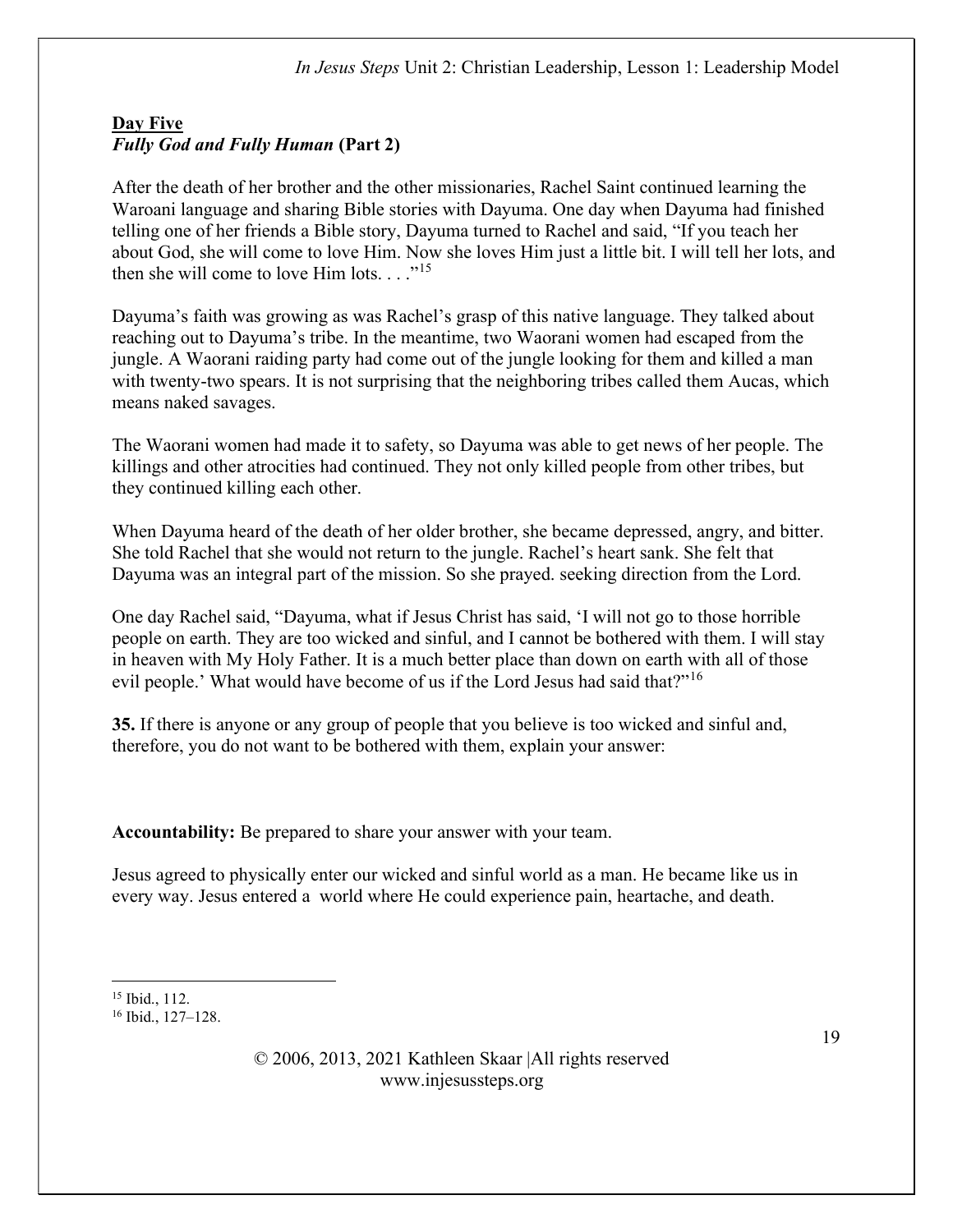**Jesus Is Human:** ... *He had to be made like them, fully human* ... *Hebrews* 2:17

36. Read Luke 1:35 and complete the angel's announcement to Mary.

The angel answered, "The Holy Spirit will come on you, and the power of the Most High will overshadow you. So the holy one to be born will be called the Son of God." Luke 1:35

The angel told the Virgin Mary, "The Holy will come on

you, and the set of the Most and the Most and the So the  $\sim$  and the set of the Most and will overshadow you. So the  $\sim$ 

one to be born will be called the of  $\qquad \qquad$ .

Definition: The Greek word we translate in English, overshadow, is episkiasei (ἐπισκιάσει). It means to cast a shadow or to cover. In the Bible overshadow refers to the presence of God or His divine activity.

Jesus was not always human, but He has always been God. He has always existed in and with the Godhead: Father, Son, and Holy Spirit. Jesus is one with the Father and the Holy Spirit and has the same divine essence (substance) with them. This is known as the doctrine of the Trinity, or the triune God.

**Definition:** *Doctrine*<sup>17</sup> is a principle, rule, or body of beliefs that forms the basis of our faith. Doctrine is based on Scripture and passed down through teaching or instruction that is binding on the Christian community.

**Definition:** The *Trinity* is the Christian doctrine that defines God as an undivided unity expressed in the threefold nature of God: Father, Son, and Holy Spirit. Jesus is of one substance (essence) with the Father and the Holy Spirit. Although the actual word trinity is not in the Bible, it expresses the truth of Scripture regarding our triune God.

Both the trinity and the incarnation are divine mysteries. A divine mystery is something our human minds cannot fully understand about God. This does not mean we give up. We need to seek Scripture and the Holy Spirit's guidance to understand as much as is humanly possible.

**Definitions:** The word *incarnation* comes from Latin meaning to take on *flesh*. The doctrine of the incarnation describes God the Son becoming human while remaining divine (God).

<sup>&</sup>lt;sup>17</sup> Church doctrine can fluctuate among Protestant and Catholic denominations. Indeed, even among Protestant denominations there are differences of how Scripture is interpreted. However, there are certain tenets of the faith that must be in place for a particular congregation or group of people to be called Christians. The Trinity is one such doctrine, and others include the Fall of Adam and Eve, the virgin birth of Jesus, Jesus being fully God and fully human, His death on the cross to pay for sins, and His resurrection from the dead.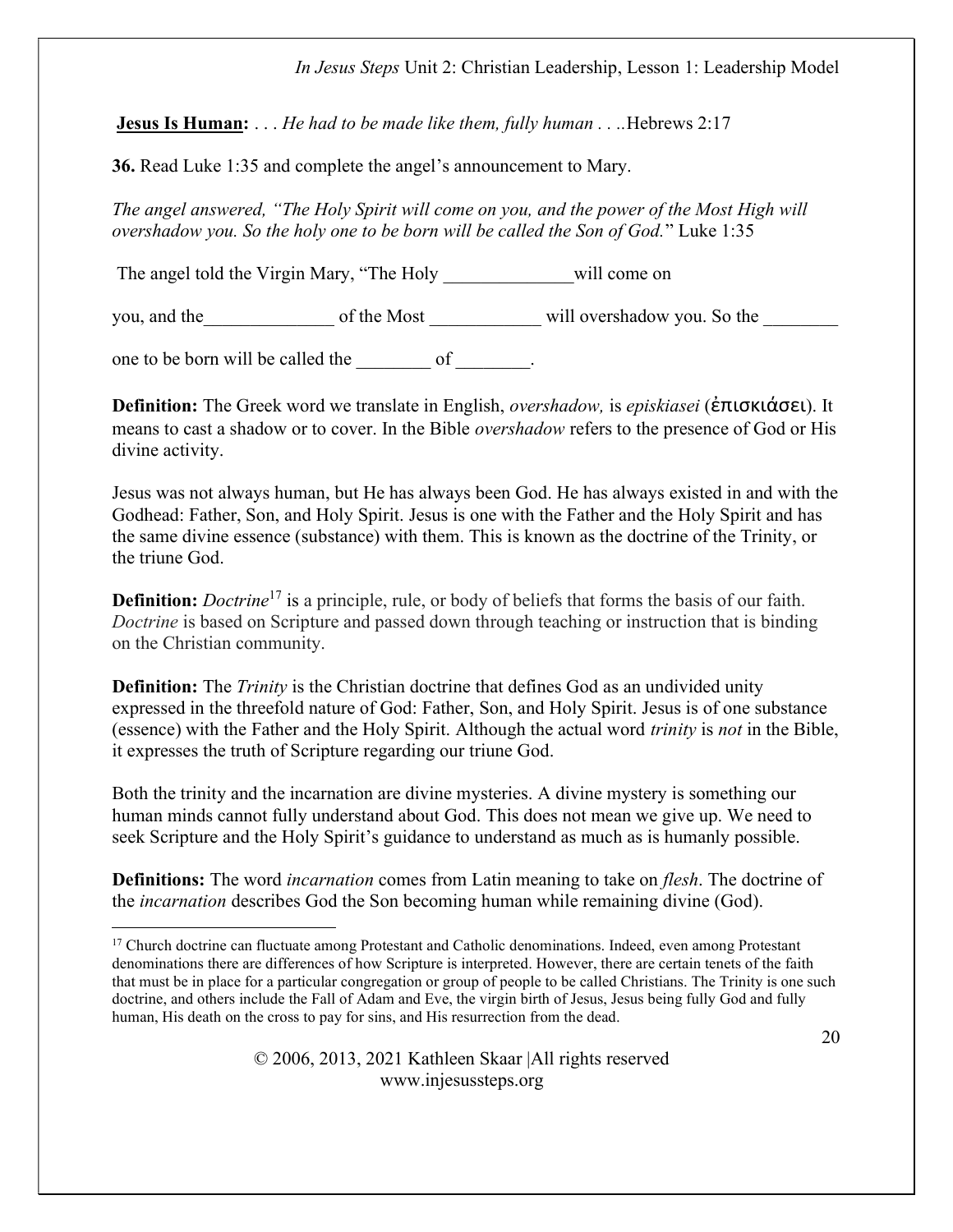The word *incarnation* is *not* in the Bible either, but it describes one of Christianity's most important doctrines. The word *flesh* is a term used for humanity. *Flesh* is also another word for the body. The incarnation states that God the Son became human with an earthly body.

The Bible makes it clear that the Son of God, although divine, was also fully human. In addition to being born of a woman, He experienced hunger (Matthew 4:2), thirst (John 19:28), sorrow (John 11:35), and fatigue (John 4:6). He was even tempted by the devil (Matthew 4:1–11) just like we are.

# Read Hebrews 4:15 and answer questions 37–38:

For we do not have a high priest who is unable to empathize with our weaknesses, but we have one who has been tempted in every way, just as we are—yet he did not sin. Hebrews 4:15

**Definition:** Tempt is a verb that means to entice or encourage towards evil. Temptation can come from the devil or our own sinful desires.

37. The high priest in Hebrews 4:15 is Jesus. Was He tempted? Yes No (Underline One)

38. If Jesus was tempted, did He sin? Yes No (Underline One)

# Read James 1:13–14 and answer questions 39–40:

When tempted, no one should say, "God is tempting me." For God cannot be tempted by evil, nor does he tempt anyone;  $14$  but each person is tempted when they are dragged away by their own evil desire and enticed. James 1:13–14

39. Can God be tempted by evil? Yes No (Underline One)

40. Can God tempt anyone to sin or to do wrong? Yes No (Underline One)

Scripture states that Jesus was God and man. It also states that Jesus was tempted and yet God cannot be tempted. How can both statements be true? Both statements are true because Jesus had two natures while on earth.

**Jesus Has Two Natures** . . . all the fullness of the Deity lives in bodily form . . . Colossians 2:9

The New Testament affirms that Jesus has two natures, human (Matthew 1:1–17) and divine (Colossians 1:19; John 20:28). The natures are separate. Jesus did things as a man, and He also did things as God. His human nature would get tired and hungry, but His divine nature has no need of rest or food. In addition, Jesus, the man, could die; Jesus, the divine, cannot die.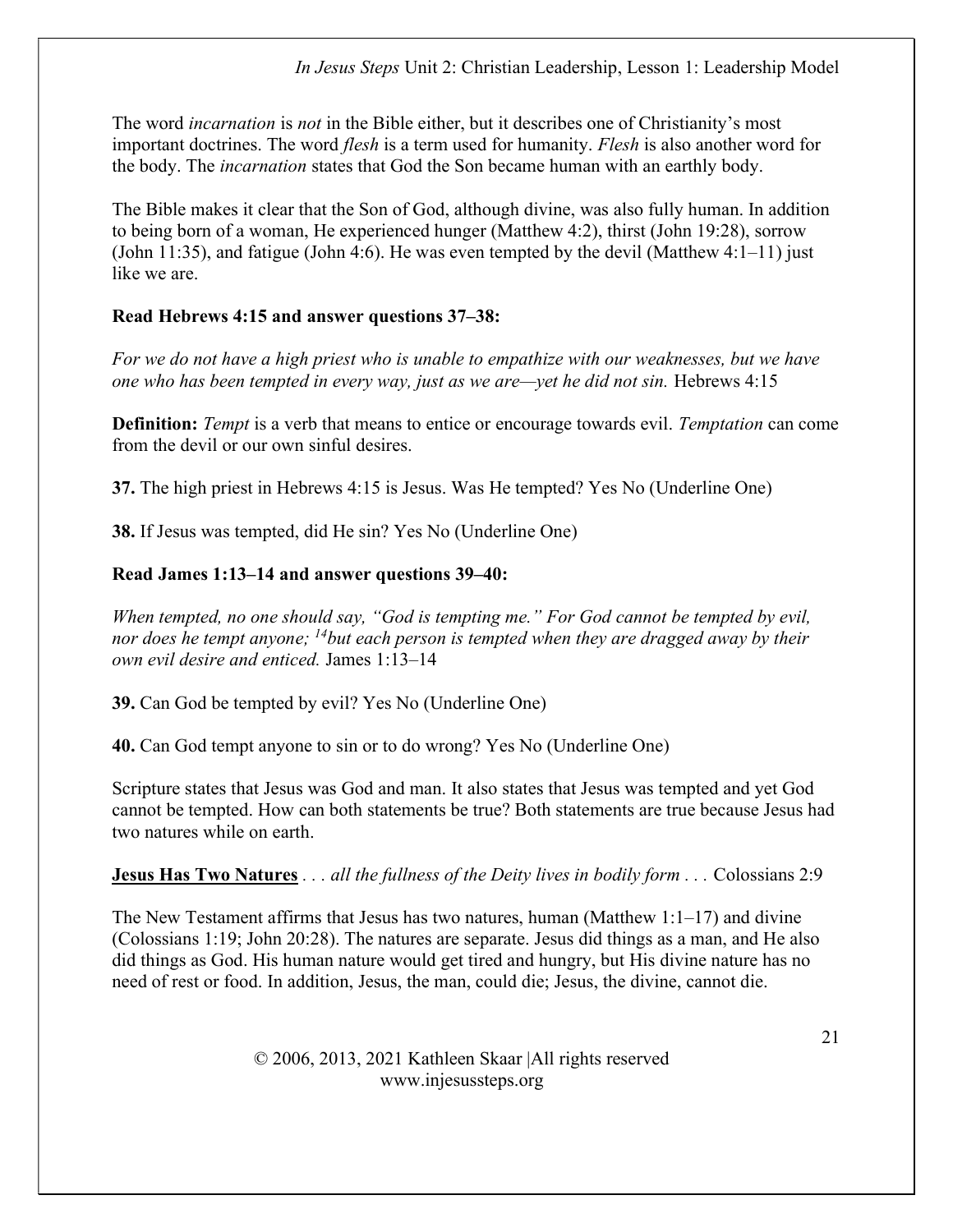41. Read Mark 13:32. Which of Jesus' natures did not know the date of His second coming?

But about that day or hour no one knows, not even the angels in heaven, nor the Son, but only the Father. Mark 13:32 (Jesus is talking about end times, when He will return to the earth.)

God is all-knowing (omniscient); this is one of God's attributes. Jesus has the exact same attributes and, therefore, knows everything. In His divine nature, Jesus knows when He will return to earth. In His human nature, Jesus did not know.

Even though Jesus has two natures, He is still one Person. He is not two separate Persons, but He does have two distinct wills or minds. "The great majority of the church throughout its history has said that Jesus had two wills and centers of consciousness, yet he remained one person. Such a formulation is not impossible, merely a mystery that we do not now fully understand. To adopt any other solution would create a far greater problem: it would require that we give up either the full deity or the full humanity of Christ, and that we cannot do."<sup>18</sup>

For example, Jesus sustains all things by his powerful word (Hebrews 1:3) and knows everything. Yet at the same time He was on earth, He grew in wisdom (Luke 2:52). His two natures remained separate and did not merge into a new kind of being. However, we do not know exactly how the two minds and wills worked together.

42. Read Luke 24:50–51. Jesus entered the world with a human body. Is Jesus returning to the Father with a human body (compare Philippians 3:21)? Yes No (Underline One)

When he had led them out to the vicinity of Bethany, he lifted up his hands and blessed them.  $51$ While he was blessing them, he left them and was taken up into heaven. Luke 24:50–51

Jesus returned to heaven with a body that could be seen. It was a human body His disciples could recognize. Of course, Jesus' body has been glorified and is different than when He walked the earth. Believers' bodies will also be transformed and glorified when Jesus returns.

Jesus entered the world to be a stand-in sacrifice for us. He paid the price for our sins by dying on the cross. He was a sinless, perfect, and acceptable substitute. Only God could be perfect and assume the role as the one mediator (go-between) between God and man (1Timothy 2:5).

Jesus did not inherit Adam's sin nature like we did. He was completely sinless (Hebrews 4:15; 2 Corinthians 5:21). Recall, He was placed in Mary's womb by the power of the Holy Spirit and was always holy (Hebrews 7:26). Jesus, the man, never existed apart from His divine nature.

 $18$  Wayne Grudem, *Systematic Theology* (Grand Rapids: Zondervan, 1994), 561.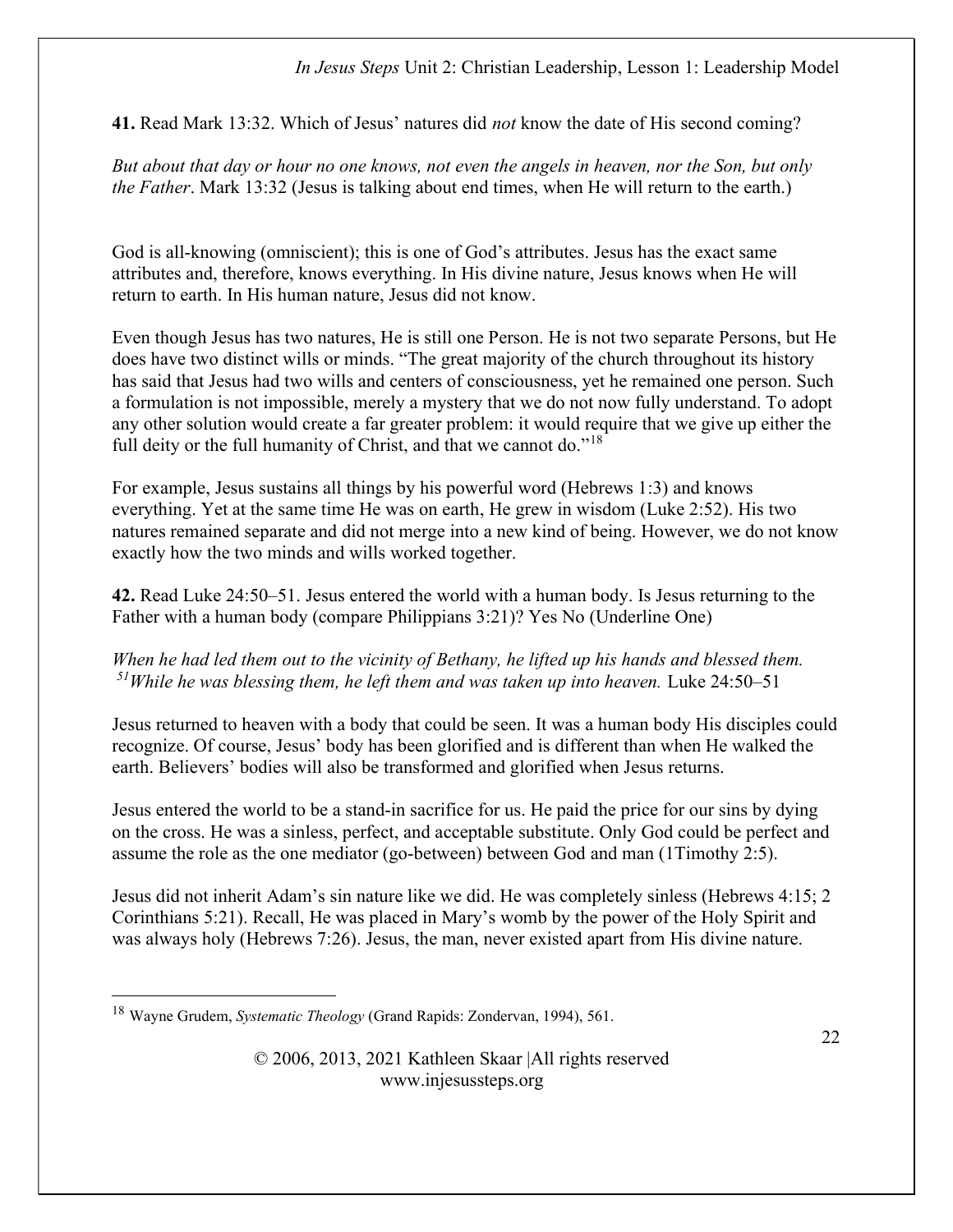Jesus as God and man was the only one who could fulfill this role. He was the perfect Lamb and substitute for our sins. Jesus took on this job and now will be fully God and fully man forever (Luke 24:39–43; Revelation 1:7–8).

43. Read John 14:23 below. Which of Jesus' natures lives within believers (see 1 John 3:24)?

Jesus replied, "Anyone who loves me will obey my teaching. My Father will love them, and we will come to them and make our home with them." John 14:23

Jesus lives in us (Galatians 2:20) by His Spirit, by God's Spirit. He lives in us through His divine nature. Christ's Spirit dwells in our hearts by faith (Ephesians 3:17).

Having God's Spirit within her, Dayuma, realized the importance of taking the gospel to her people. It was a dangerous journey but contact with her people went well. They were surprised she had not been killed and eaten.<sup>19</sup>

Rachel was invited to live among Dayuma's people and went to work on translating the Bible into their language. It was challenging, of course. She struggled to find words to describe things they had never seen.

Dayuma explained to the people that Rachel had come to give them "God's Carvings" (cuttings on wood). Since they had no concept of writing on paper, this was a good explanation. Dayuma told them stories about Jesus' birth, life, death, and resurrection. After 18 months, two of her people believed and decided to love Jesus and take God's trail to heaven.

Eventually, others gave their lives to Jesus—including those who had killed the five missionaries. Rachel's testimony and love for them, considering the murder of her brother, did not go unnoticed. They began to forgive those in their tribe and leave vengeance to the Lord. The murders stopped and their numbers gradually grew from 600 to 2,000.

The Waornai began living up to their name, which translated means, "True People." They began witnessing to other tribes and making a difference in their communities. In 1966, one of the Waoranis was invited, and spoke at the World Congress of Evangelism in Berlin, Germany. He challenged his listeners:

"I say to you, take God's Carvings to all the people in your land. We will go home and take God's message to our downriver enemies. We will say to them, 'Believe in God and His Son

<sup>&</sup>lt;sup>19</sup> The following material about Saint is gleaned from Janet and Geoff Benge, Rachel Saint: A Star in the Jungle, 145, 161, 166, 170, 171, 207.